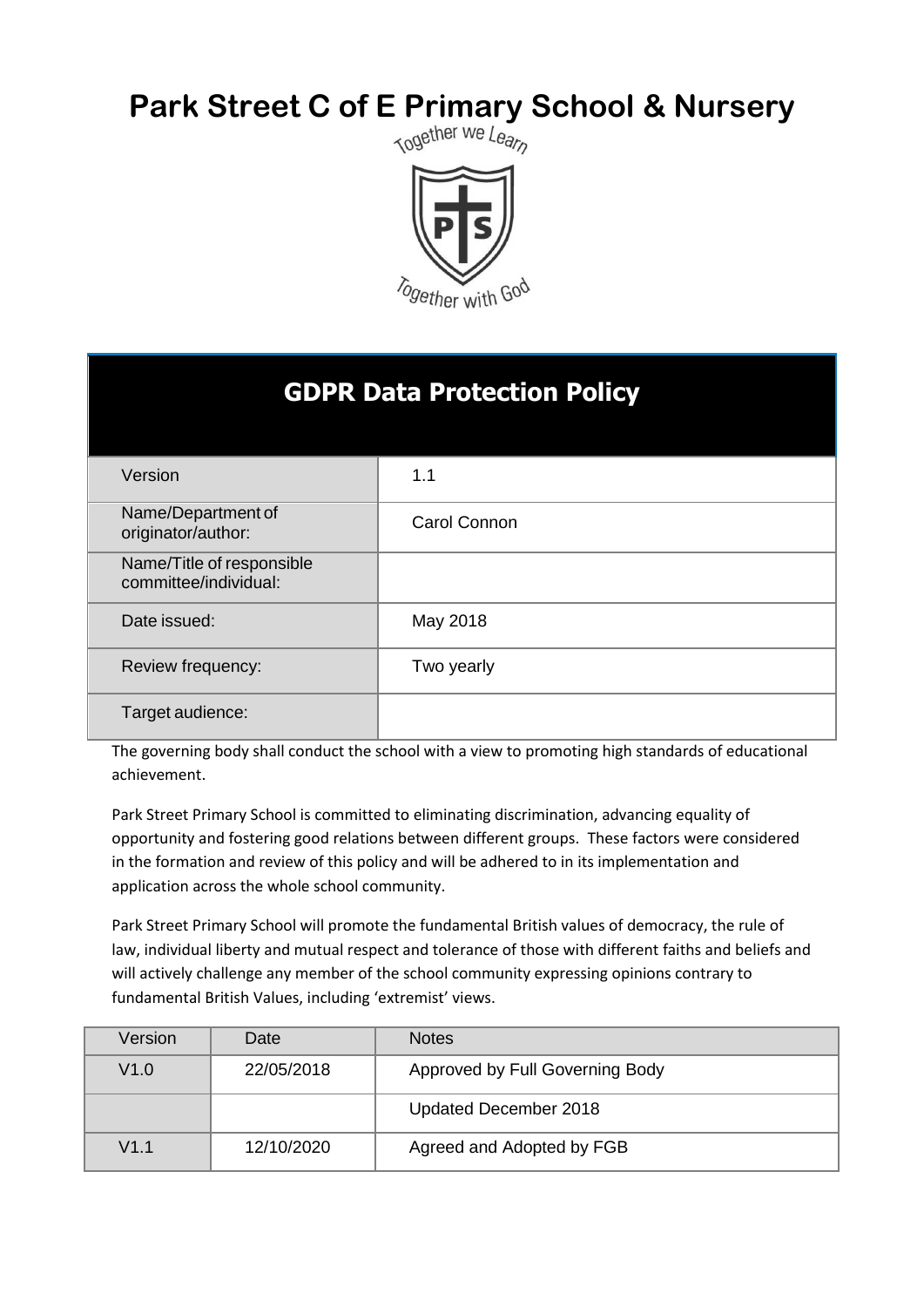# **1. Policy statement and objectives**

- 1.1 The objectives of this Data Protection Policy are to ensure that Park Street CofE Primary School and Nursery (the "School") and its governors and employees are informed about, and comply with, their obligations under the General Data Protection Regulation ("the GDPR") and other data protection legislation.
- 1.2 The School is a Voluntary Aided school and is the Data Controller for all the Personal Data processed by the School.
- 1.3 Everyone has rights with regard to how their personal information is handled. During the course of our activities we will Process personal information about a number of different groups of people and we recognise that we need to treat it in an appropriate and lawful manner.
- 1.4 The type of information that we may be required to handle include details of job applicants, current, past and prospective employees, pupils, parents / carers and other members of pupils' families, governors, suppliers and other individuals that we communicate with. The information, which may be held on paper or on a computer or other media, is subject to certain legal safeguards specified in the GDPR and other legislation. The GDPR imposes restrictions on how we may use that information.
- 1.5 This policy does not form part of any employee's contract of employment and it may be amended at any time. Any breach of this policy by members of staff will be taken seriously and may result in disciplinary action and serious breaches may result in dismissal. Breach of the GDPR may expose the School to enforcement action by the Information Commissioner's Office (ICO), including the risk of fines. Furthermore, certain breaches of the Act can give rise to personal criminal liability for the School's employees. At the very least, a breach of the GDPR could damage our reputation and have serious consequences for the School and for our stakeholders.

# **2. Status of the policy**

1.1 This policy has been approved by the Governing Body of the School. It sets out our rules on data protection and the legal conditions that must be satisfied in relation to the obtaining, handling, processing, storage, transportation and destruction of personal information.

# **3. Data Protection Officer**

- 3.1 The Data Protection Officer (the "DPO") is responsible for ensuring the School is compliant with the GDPR and with this policy. This post is held by Peter Buckley, Governor, and he can be contacted by email at DPO@parkstreet.herts.sch.uk. In addition, the Deputy DPO is Barbara Graham, Chair of Governors. Any questions or concerns about the operation of this policy should be referred in the first instance to the DPO.
- 3.2 The DPO will play a major role in embedding essential aspects of the GDPR into the School's culture, from ensuring the data protection principles are respected to preserving data subject rights, recording data processing activities and ensuring the security of processing.
- 3.3 The DPO should be involved, in a timely manner, in all issues relating to the protection of personal data. To do this, the GDPR requires that DPOs are provided with the necessary support and resources to enable the DPO to effectively carry out their tasks. Factors that should be considered include the following: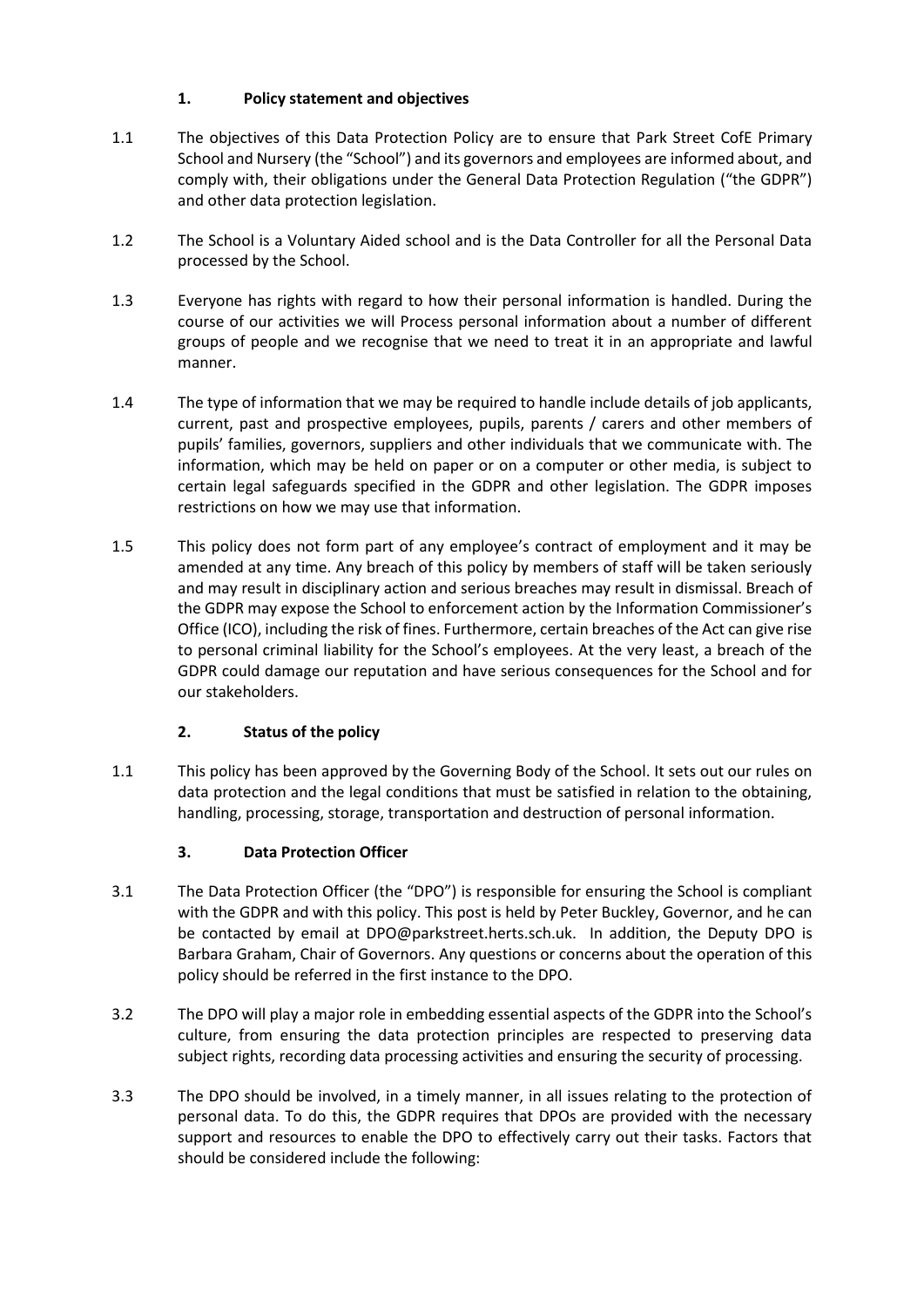- 3.3.1 senior management support;
- 3.3.2 time for DPOs to fulfil their duties;
- 3.3.3 adequate financial resources, infrastructure (premises, facilities and equipment) and staff where appropriate;
- 3.3.4 official communication of the designation of the DPO to make known existence and function within the organisation;
- 3.3.5 access to other services, such as HR, IT and security, who should provide support to the DPO;
- 3.3.6 continuous training so that DPOs can stay up to date with regard to data protection developments;
- 3.3.7 where a DPO team is deemed necessary, a clear infrastructure detailing roles and responsibilities of each team member;
- 3.3.8 whether the School should give the DPO access to external legal advice to advise the DPO on their responsibilities under this Data Protection Policy.
- 3.4 The DPO is responsible for ensuring that the School's Processing operations adequately safeguard Personal Data, in line with legal requirements. This means that the governance structure within the School must ensure the independence of the DPO.
- 3.5 The School will ensure that the DPO does not receive instructions in respect of the carrying out of their tasks, which means that the DPO must not be instructed how to deal with a matter, such as how to investigate a complaint or what result should be achieved. Further, the DPO should report directly to the highest management level, i.e. the Governing Body.
- 3.6 The requirement that the DPO reports directly to the Governing Body ensures that the School's governors are made aware of the pertinent data protection issues. In the event that the School decides to take a certain course of action despite the DPO's advice to the contrary, the DPO should be given the opportunity to make their dissenting opinion clear to the Governing Body and to any other decision makers.
- 3.7 A DPO appointed internally by the School is permitted to undertake other tasks and duties for the organisation, but these must not result in a conflict of interests with his or her role as DPO. It follows that any conflict of interests between the individual's role as DPO and other roles the individual may have within the organisation impinge on the DPO's ability to remain independent.
- 3.8 In order to avoid conflicts the DPO cannot hold another position within the organisation that involves determining the purposes and means of processing personal data. Senior management positions such as chief executive, chief financial officer, head of marketing, head of IT or head of human resources positions are likely to cause conflicts. Some other positions may involve determining the purposes and means of processing, which will rule them out as feasible roles for DPOs.
- 3.9 In the light of this and in the event that the School decides to appoint an internal DPO, the School will take the following action in order to avoid conflicts of interests:
	- 3.9.1 identify the positions incompatible with the function of DPO;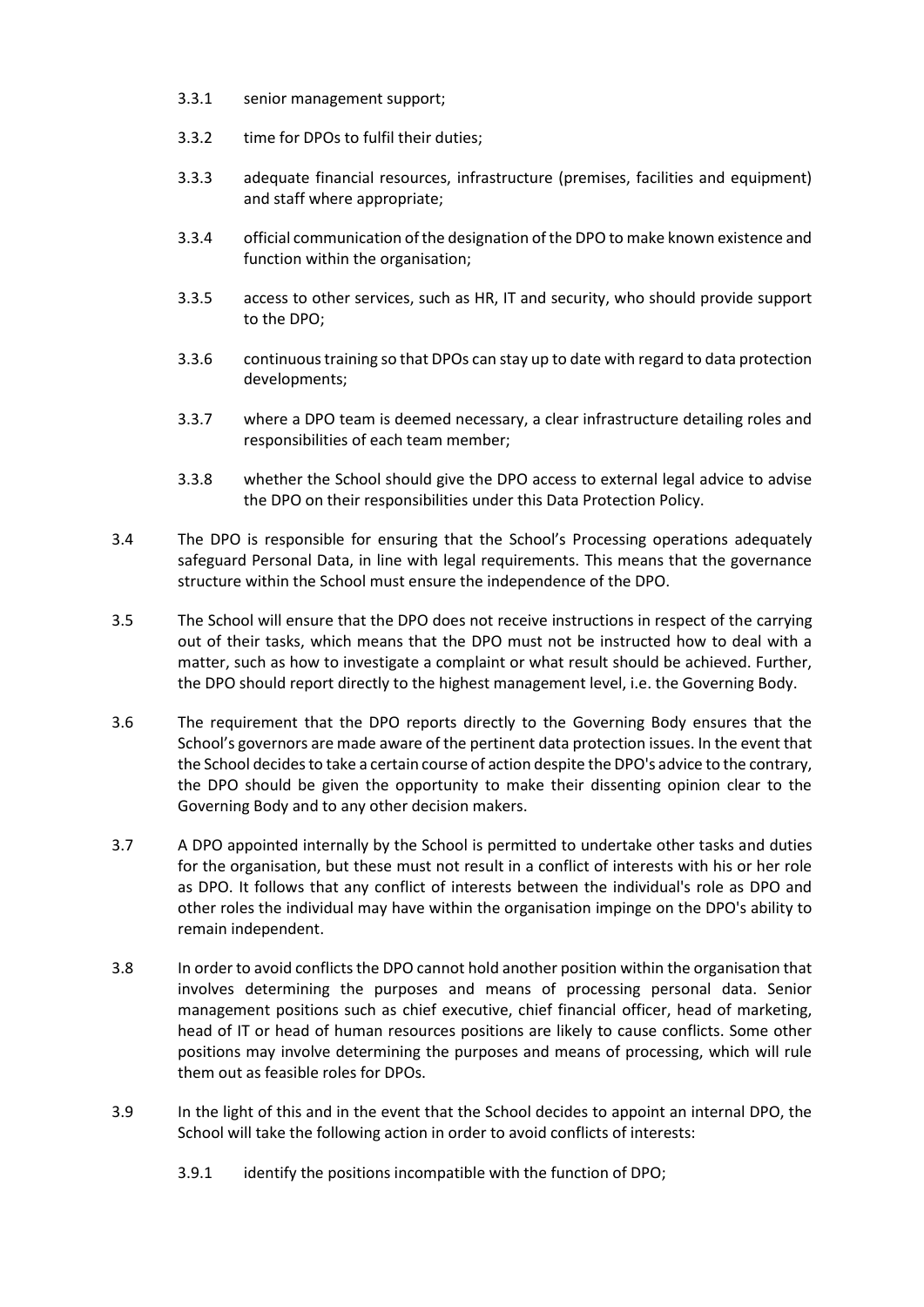- 3.9.2 draw up internal rules to this effect in order to avoid conflicts of interests which may include, for example, allocating some of the DPO's other duties to other members of staff, appointing a deputy DPO and / or obtaining advice from an external advisor if appropriate;
- 3.9.3 include a more general explanation of conflicts of interests; and
- 3.9.4 include safeguards in the internal rules of the organisation and ensure that the job specification for the position of DPO or the service contract is sufficiently precise and detailed to avoid conflicts of interest.
- 3.10 If you consider that the policy has not been followed in respect of Personal Data about yourself or others you should raise the matter with the DPO.

# **4. Definition of terms**

- 4.1 **Biometric Data** means Personal Data resulting from specific technical processing relating to the physical, physiological or behavioural characteristics of a natural person, which allow or confirm the unique identification of that natural person, such as facial images;
- 4.2 **Consent** of the Data Subject means any freely given, specific, informed and unambiguous indication of the Data Subject's wishes by which he or she, by a statement or by a clear affirmative action, signifies agreement to the processing of Personal Data relating to him or her;
- 4.3 **Data** is information which is stored electronically, on a computer, or in certain paper-based filing systems or other media such as CCTV;
- 4.4 **Data Subjects**for the purpose of this policy include all living individuals about whom we hold Personal Data. A Data Subject need not be a UK national or resident. All Data Subjects have legal rights in relation to their Personal Data.
- 4.5 **Data Controllers** means the natural or legal person, public authority, agency or other body which, alone or jointly with others, determines the purposes and means of the processing of Personal Data.
- 4.6 **Data Users** include employees, volunteers, governors whose work involves using Personal Data. Data Users have a duty to protect the information they handle by following our data protection and security policies at all times;
- 4.7 **Data Processors** means a natural or legal person, public authority, agency or other body which processes Personal Data on behalf of the Data Controller;
- 4.8 **Parent** has the meaning given in the Education Act 1996 and includes any person having parental responsibility or care of a child;
- 4.9 **Personal Data** means any information relating to an identified or identifiable natural person ('Data Subject'); an identifiable natural person is one who can be identified, directly or indirectly, in particular by reference to an identifier such as a name, an identification number, location data, an online identifier or to one or more factors specific to the physical, physiological, genetic, mental, economic, cultural or social identity of that natural person;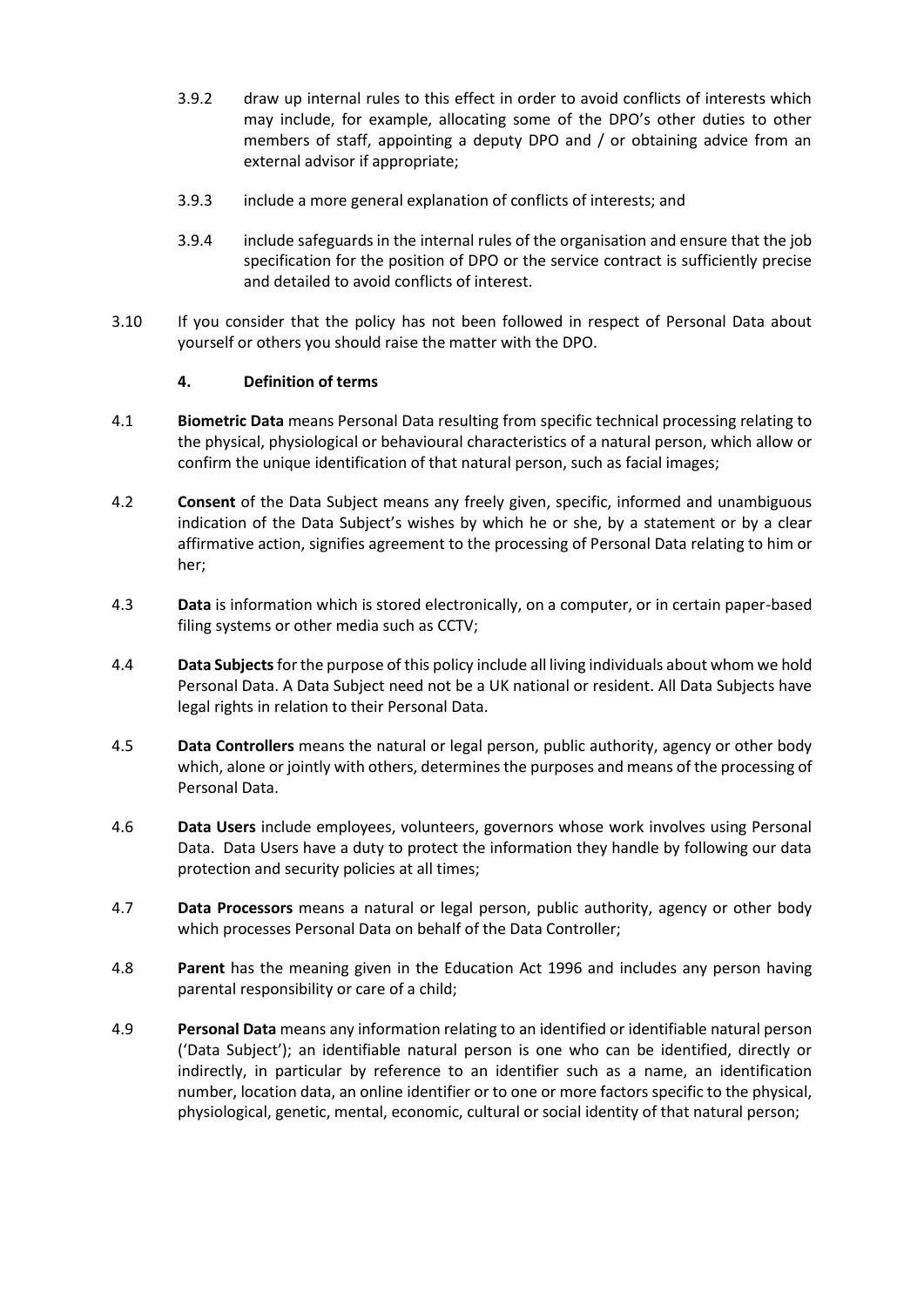- 4.10 **Personal Data Breach** means a breach of security leading to the accidental or unlawful destruction, loss, alteration, unauthorised disclosure of, or access to, Personal Data transmitted, stored or otherwise processed;
- 4.11 **Privacy by Design** means implementing appropriate technical and organisational measures in an effective manner to ensure compliance with the GDPR;
- 4.12 **Processing** means any operation or set of operations which is performed on Personal Data or on sets of Personal Data, whether or not by automated means, such as collection, recording, organisation, structuring, storage, adaptation or alteration, retrieval, consultation, use, disclosure by transmission, dissemination or otherwise making available, alignment or combination, restriction, erasure or destruction;
- 4.13 **Sensitive Personal Data** means Personal Data revealing racial or ethnic origin, political opinions, religious or philosophical beliefs, or trade union membership, and the processing of genetic data, biometric data for the purpose of uniquely identifying a natural person, data concerning health or data concerning a natural person's sex life or sexual orientation.

#### **5. Data protection principles**

- 5.1 Anyone processing Personal Data must comply with the enforceable principles of good practice. These provide that Personal Data must be:
	- 5.1.1 processed lawfully, fairly and in a transparent manner in relation to individuals;
	- 5.1.2 collected for specified, explicit and legitimate purposes and not further processed in a manner that is incompatible with those purposes; further processing for archiving purposes in the public interest, scientific or historical research purposes or statistical purposes shall not be considered to be incompatible with the initial purposes;
	- 5.1.3 adequate, relevant and limited to what is necessary in relation to the purposes for which they are processed;
	- 5.1.4 accurate and, where necessary, kept up to date; every reasonable step must be taken to ensure that Personal Data that are inaccurate, having regard to the purposes for which they are processed, are erased or rectified without delay;
	- 5.1.5 kept in a form which permits identification of Data Subjects for no longer than is necessary for the purposes for which the Personal Data are processed; Personal Data may be stored for longer periods insofar as the Personal Data will be processed solely for archiving purposes in the public interest, scientific or historical research purposes or statistical purposes subject to implementation of the appropriate technical and organisational measures required by the GDPR in order to safeguard the rights and freedoms of individuals; and
	- 5.1.6 Processed in a manner that ensures appropriate security of the Personal Data, including protection against unauthorised or unlawful processing and against accidental loss, destruction or damage, using appropriate technical or organisational measures.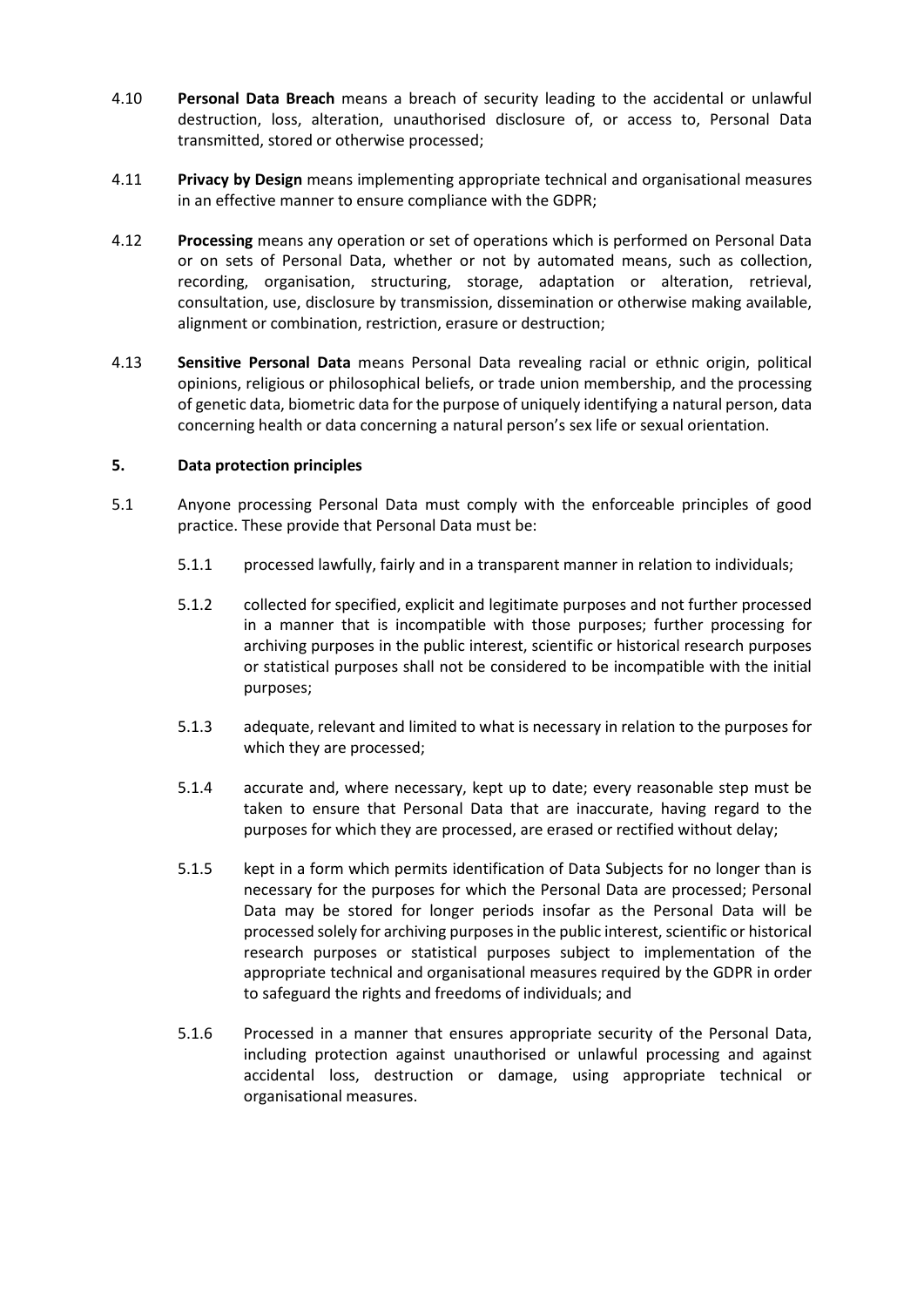## **6 Processed lawfully, fairly and in a transparent manner**

- 6.1 The GDPR is intended not to prevent the processing of Personal Data, but to ensure that it is done fairly and without adversely affecting the rights of the Data Subject. The Data Subject must be told who the Data Controller is (in this case the School), who the Data Controller's representative is (in this case the DPO), the purpose for which the data is to be Processed by us, and the identities of anyone to whom the Data may be disclosed or transferred.
- 6.2 For Personal Data to be processed lawfully, certain conditions have to be met. These may include:
	- 6.2.1.1 where we have the Consent of the Data Subject;
	- 6.2.1.2 where it is necessary for compliance with a legal obligation;
	- 6.2.1.3 where processing is necessary to protect the vital interests of the Data Subject or another person;
	- 6.2.1.4 where it is necessary for the performance of a task carried out in the public interest or in the exercise of official authority vested in the controller.
- 6.3 Personal data may only be processed for the specific purposes notified to the Data Subject when the data was first collected, or for any other purposes specifically permitted by the Act. This means that Personal Data must not be collected for one purpose and then used for another. If it becomes necessary to change the purpose for which the data is processed, the Data Subject must be informed of the new purpose before any processing occurs.
- 6.4 Sensitive Personal Data
	- 6.4.1 The School will be processing Sensitive Personal Data about our stakeholders. We recognise that the law states that this type of Data needs more protection. Therefore, Data Users must be more careful with the way in which we process Sensitive Personal Data.
	- 6.4.2 When Sensitive Personal Data is being processed, as well as establishing a lawful basis (as outlined in paragraph 5.1 above), a separate condition for processing it must be met. In most cases the relevant conditions are likely to be that:
	- 6.4.2.1 the Data Subject's explicit consent to the processing of such data has been obtained
	- 6.4.2.2 processing is necessary for reasons of substantial public interest, on the basis of Union or Member State law which shall be proportionate to the aim pursued, where we respect the essence of the right to data protection and provide for suitable and specific measures to safeguard the fundamental rights and the interests of the Data Subject;
	- 6.4.2.3 processing is necessary to protect the vital interests of the Data Subject or of another natural person where the Data Subject is physically or legally incapable of giving consent;
	- 6.4.2.4 processing is necessary for the purposes of carrying out the obligations and exercising specific rights of the Data Controller or of the Data Subject in the field of employment law in so far as it is authorised by Union or Member State law or a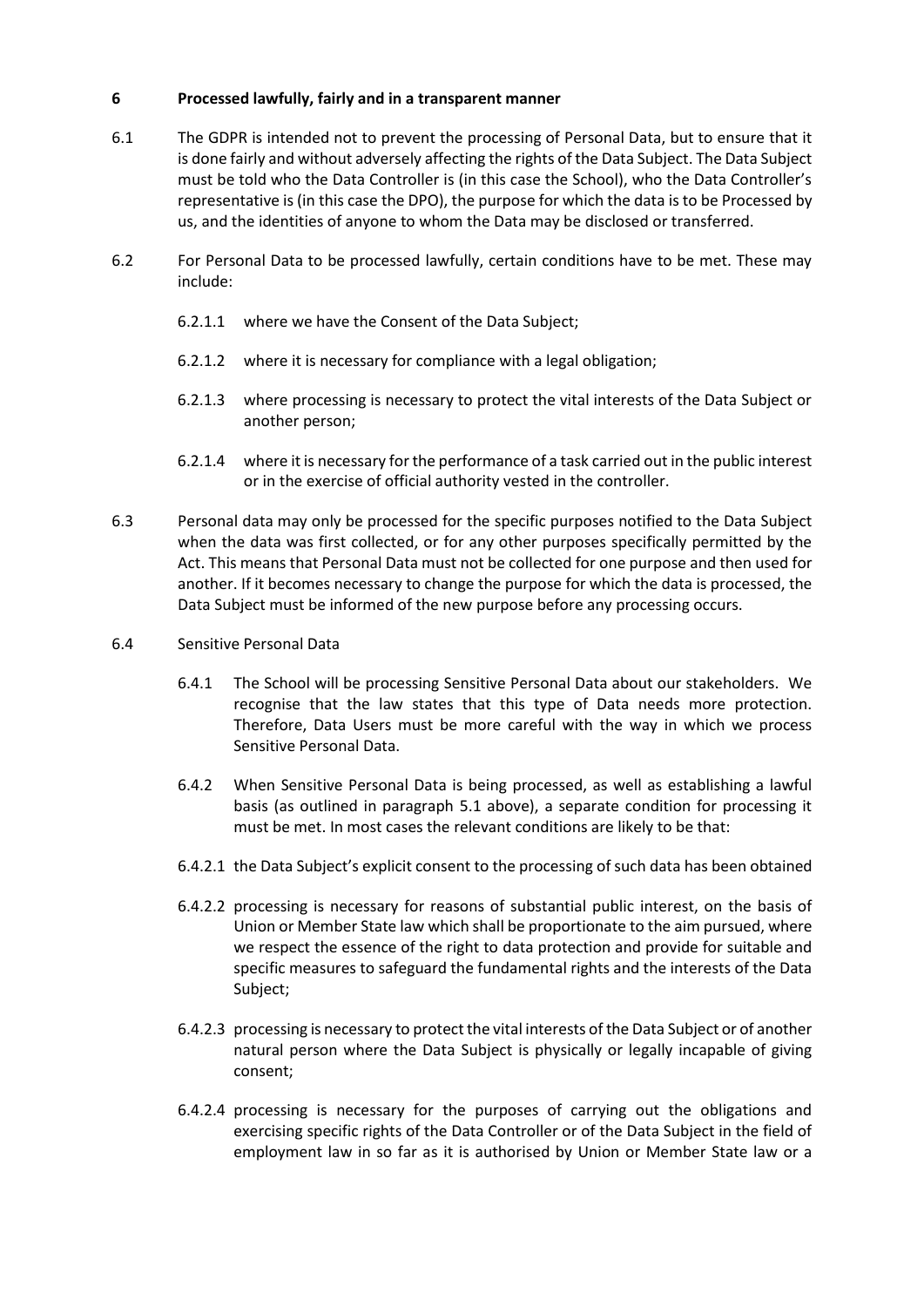collective agreement pursuant to Member State law providing for appropriate safeguards for the fundamental rights and the interests of the Data Subject.

6.4.3 The School recognises that in addition to Sensitive Personal Data, we are also likely to Process information about our stakeholders which is confidential in nature, for example, information about family circumstances, child protection or safeguarding issues. Appropriate safeguards must be implemented for such information, even if it does not meet the legal definition of Sensitive Personal Data.

#### 6.5 [Biometric Data

- 6.5.1 The School may process Biometric Data as part of an automated biometric recognition system, for example, for cashless catering or photo ID card systems where a pupil's photo is scanned automatically to provide him or her with services. Biometric Data is a type of Sensitive Personal Data.
- 6.5.2 Where Biometric Data relating to pupils is processed, the School must ensure that each parent of a child is notified of the school's intention to use the child's Biometric Data and obtain the written consent of at least one parent before the Data is taken from the pupil and used as part of an automated biometric recognition system. The School must not process the Biometric Data if a pupil under 18 years of age where:
- 6.5.2.1 the child (whether verbally or non-verbally) objects or refuses to participate in the Processing of their Biometric Data;
- 6.5.2.2 no Parent has Consented in writing to the processing; or
- 6.5.2.3 a Parent has objected in writing to such processing, even if another Parent has given written Consent.
- 6.5.3 The School must provide reasonable alternative means of accessing services for those pupils who will not be using an automated biometric recognition system. The School will comply with any guidance or advice issued by the Department for Education on the use of Biometric Data from time to time.
- 6.5.4 The School must obtain the explicit Consent of staff, governors, or other Data Subjects before Processing their Biometric Data.]

#### 6.6 Criminal convictions and offences

- 6.6.1 There are separate safeguards in the GDPR for Personal Data relating to criminal convictions and offences.
- 6.6.2 It is likely that the School will Process Data about criminal convictions or offences. This may be as a result of pre-vetting checks we are required to undertake on staff and governors or due to information which we may acquire during the course of their employment or appointment.
- 6.6.3 In addition, from time to time we may acquire information about criminal convictions or offences involving pupils or Parents. This information is not routinely collected and is only likely to be processed by the School in specific circumstances, for example, if a child protection issue arises or if a parent / carer is involved in a criminal matter.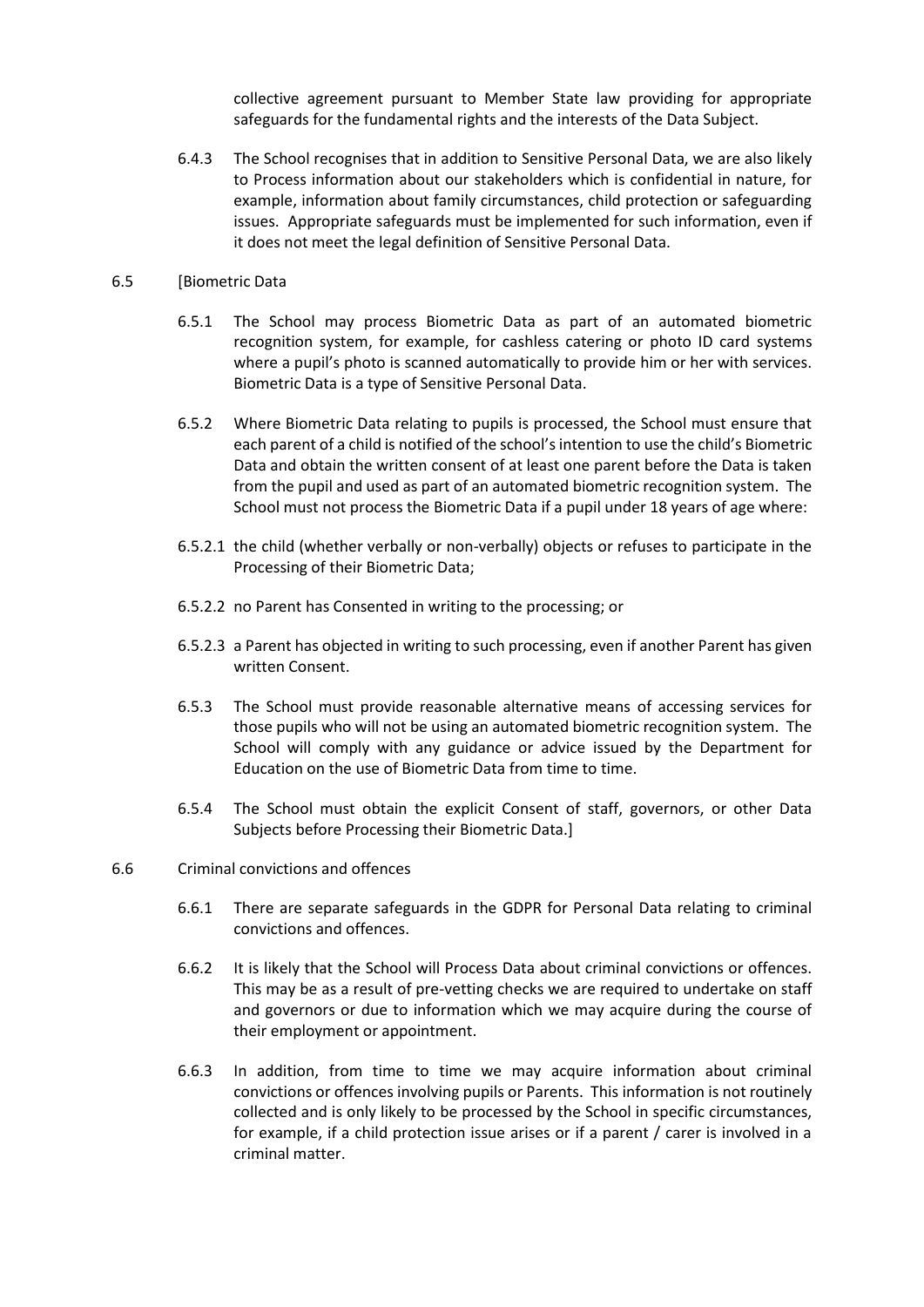6.6.4 Where appropriate, such information may be shared with external agencies such as the child protection team at the Local Authority, the Local Authority Designated Officer and / or the Police. Such information will only be processed to the extent that it is lawful to do so and appropriate measures will be taken to keep the data secure.

## 6.7 Transparency

- 6.7.1 One of the key requirements of the GDPR relates to transparency. This means that the School must keep Data Subjects informed about how their Personal Data will be processed when it is collected.
- 6.7.2 One of the ways we provide this information to individuals is through a privacy notice which sets out important information what we do with their Personal Data. The School has developed privacy notices for the following categories of people:
- 6.7.2.1 Parents
- 6.7.2.2 Staff
- 6.7.2.3 Governors
- 6.7.3 The School wishes to adopt a layered approach to keeping people informed about how we process their Personal Data. This means that the privacy notice is just one of the tools we will use to communicate this information. Employees are expected to use other appropriate and proportionate methods to tell individuals how their Personal Data is being processed if Personal Data is being processed in a way that is not envisaged by our privacy notices and / or at the point when individuals are asked to provide their Personal Data, for example, where Personal Data is collected about visitors to School premises or if we ask people to complete forms requiring them to provide their Personal Data.
- 6.7.4 We will ensure that privacy notices are concise, transparent, intelligible and easily accessible; written in clear and plain language, particularly if addressed to a child; and free of charge.
- 6.8 Consent
	- 6.8.1 The School must only process Personal Data on the basis of one or more of the lawful bases set out in the GDPR, which include Consent. Consent is not the only lawful basis and there are likely to be many circumstances when we process Personal Data and our justification for doing so is based on a lawful basis other than Consent.
	- 6.8.2 A Data Subject consents to Processing of their Personal Data if they indicate agreement clearly either by a statement or positive action to the Processing. Consent requires affirmative action so silence, pre-ticked boxes or inactivity are unlikely to be sufficient. If Consent is given in a document which deals with other matters, then the Consent must be kept separate from those other matters.
	- 6.8.3 In the event that we are relying on Consent as a basis for Processing Personal Data about pupils, if a pupil is aged under 13, we will need to obtain Consent from the Parent(s). Consent is likely to be required if, for example, the School wishes to use a photo of a pupil on its website or on social media. Consent is also required before any pupils are signed up to online learning platforms. Such Consent must be from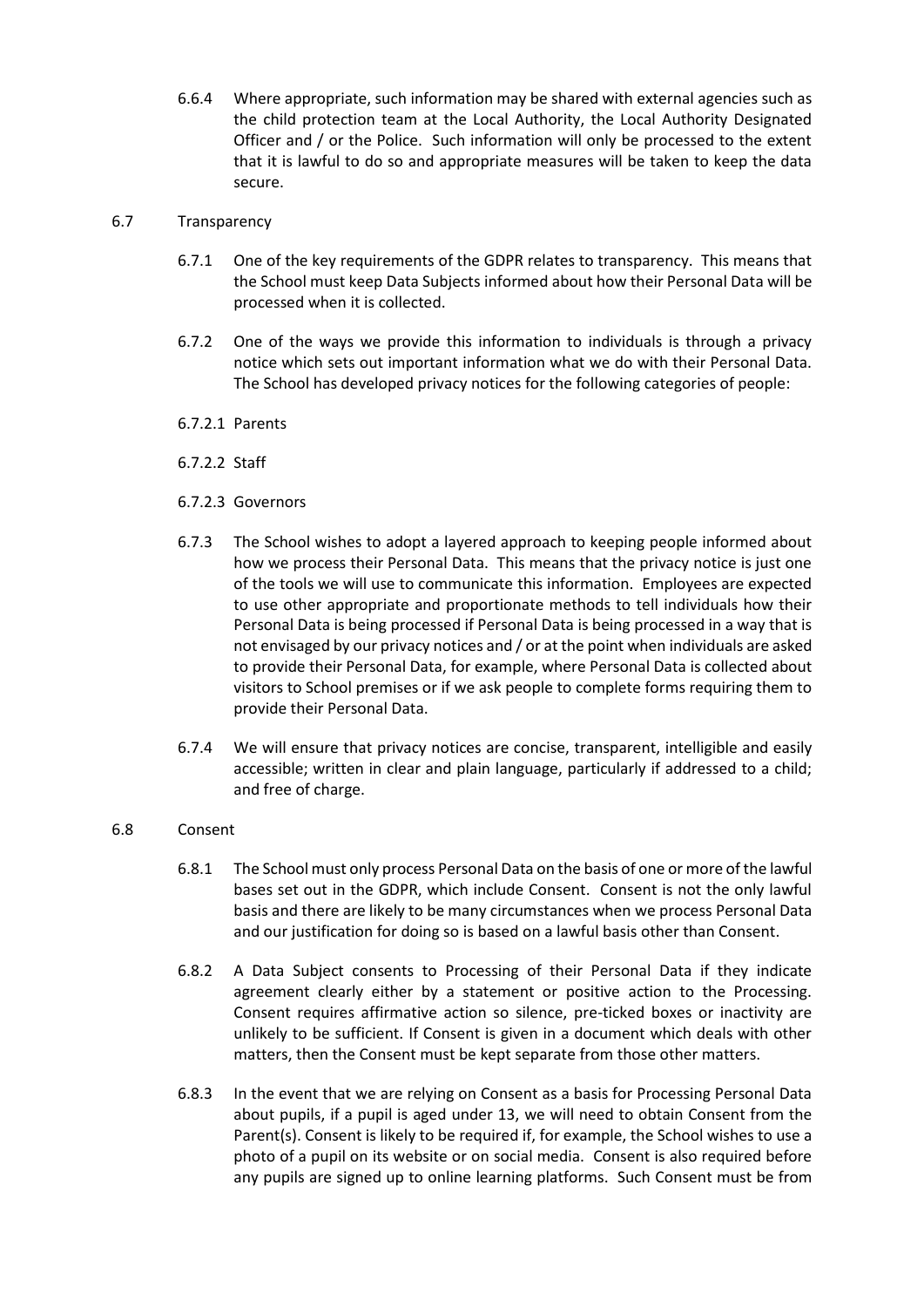the Parent if the pupil is aged under 13. When relying on Consent, we will make sure that the child understands what they are consenting to, and we will not exploit any imbalance in power in the relationship between us.]

- 6.8.4 Data Subjects must be easily able to withdraw Consent to Processing at any time and withdrawal must be promptly honoured. Consent may need to be refreshed if we intend to Process Personal Data for a different and incompatible purpose which was not disclosed when the Data Subject first consented.
- 6.8.5 Unless we can rely on another legal basis of Processing, Explicit Consent is usually required for Processing Sensitive Personal Data. Often we will be relying on another legal basis (and not require Explicit Consent) to Process most types of Sensitive Data.
- 6.8.6 Evidence and records of Consent must be maintained so that the School can demonstrate compliance with Consent requirements.

#### **7 Specified, explicit and legitimate purposes**

- 7.1 Personal data should only be collected to the extent that it is required for the specific purpose notified to the Data Subject, for example, in the Privacy Notice or at the point of collecting the Personal Data. Any data which is not necessary for that purpose should not be collected in the first place.
- 7.2 The School will be clear with Data Subjects about why their Personal Data is being collected and how it will be processed. We cannot use Personal Data for new, different or incompatible purposes from that disclosed when it was first obtained unless we have informed the Data Subject of the new purposes and they have Consented where necessary.

#### **8 Adequate, relevant and limited to what is necessary**

- 8.1 The School will ensure that the Personal Data collected is adequate to enable us to perform our functions and that the information is relevant and limited to what is necessary.
- 8.2 In order to ensure compliance with this principle, the School will check records at appropriate intervals for missing, irrelevant or seemingly excessive information and may contact Data Subjects to verify certain items of data.
- 8.3 Employees must also give due consideration to any forms stakeholders are asked to complete and consider whether all the information is required. We may only collect Personal Data that is needed to operate as a school functions and we should not collect excessive data. We should ensure that any Personal Data collected is adequate and relevant for the intended purposes.
- 8.4 The School will implement measures to ensure that Personal Data is processed on a 'Need to Know' basis. This means that the only members of staff or governors who need to know Personal Data about a Data Subject will be given access to it and no more information than is necessary for the relevant purpose will be shared. In practice, this means that the School may adopt a layered approach in some circumstances, for example, members of staff or governors may be given access to basic information about a pupil or employee if they need to know it for a particular purpose but other information about a Data Subject may be restricted to certain members of staff who need to know it, for example, where the information is Sensitive Personal Data, relates to criminal convictions or offences or is confidential in nature (for example, child protection or safeguarding records).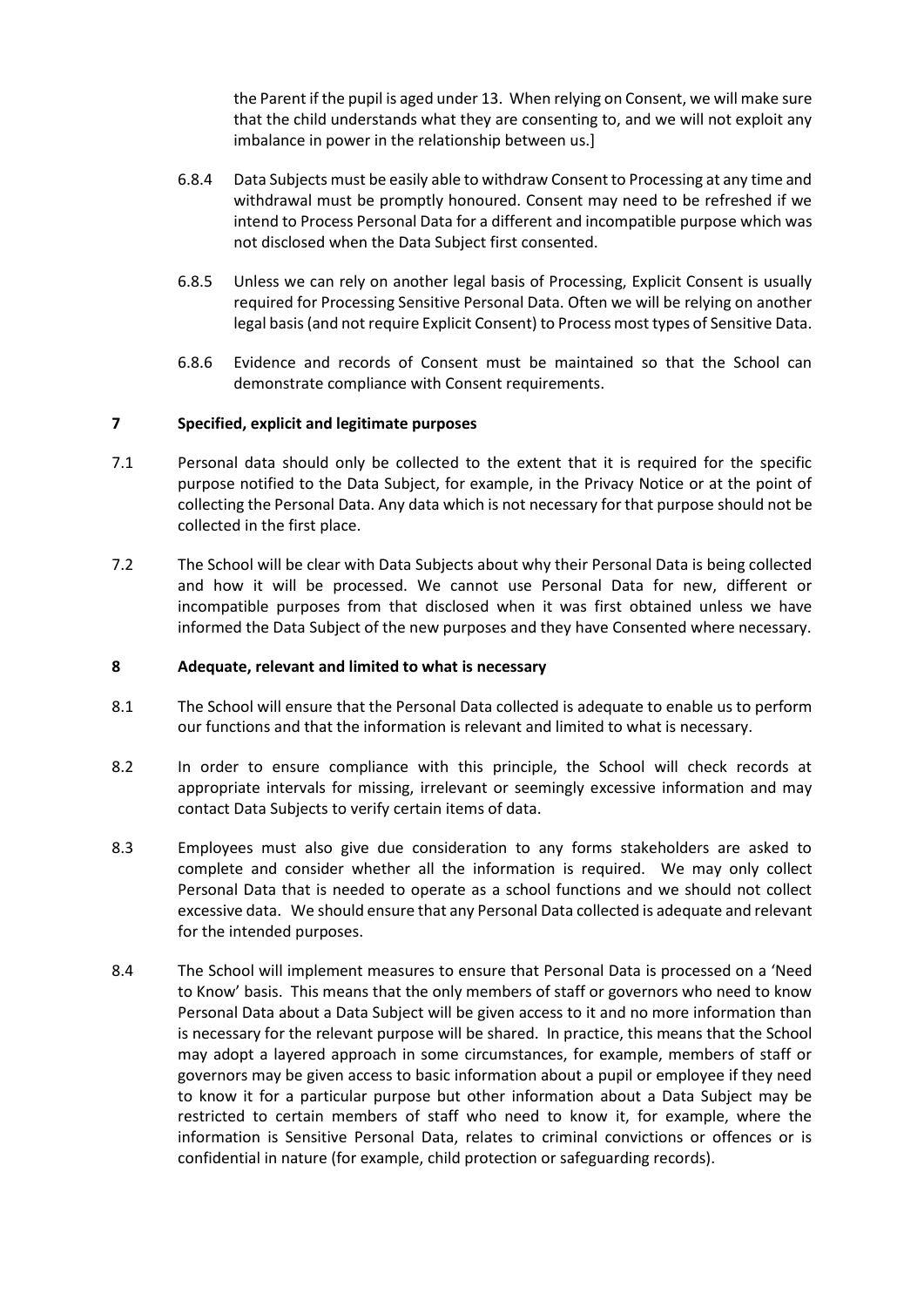8.5 When Personal Data is no longer needed for specified purposes, it must be deleted or anonymised in accordance with the School's data retention guidelines.

# **9 Accurate and, where necessary, kept up to date**

- 9.1 Personal data must be accurate and kept up to date. Information which is incorrect or misleading is not accurate and steps should therefore be taken to check the accuracy of any Personal Data at the point of collection and at regular intervals afterwards. Inaccurate or out-of-date data should be destroyed.
- 9.2 If a Data Subject informs the School of a change of circumstances their records will be updated as soon as is practicable.
- 9.3 Where a Data Subject challenges the accuracy of their data, the School will immediately mark the record as potentially inaccurate, or 'challenged'. In the case of any dispute, we shall try to resolve the issue informally, but if this proves impossible, disputes will be referred to the Data Protection for their judgement. If the problem cannot be resolved at this stage, the Data Subject should refer their complaint to the Information Commissioner's Office. Until resolved the 'challenged' marker will remain and all disclosures of the affected information will contain both versions of the information.
- 9.4 Notwithstanding paragraph 8.3, a Data Subject continues to have rights under the GDPR and may refer a complaint to the Information Commissioner's Office regardless of whether the procedure set out in paragraph 8.3 has been followed.

# **10 Data to be kept for no longer than is necessary for the purposes for which the Personal Data are processed**

- 10.1 Personal data should not be kept longer than is necessary for the purpose for which it is held. This means that data should be destroyed or erased from our systems when it is no longer required.
- 10.2 It is the duty of the DPO, after taking appropriate guidance for legal considerations, to ensure that obsolete data are properly erased. The School has a retention schedule for all data.

# **11 Data to be processed in a manner that ensures appropriate security of the Personal Data**

- 11.1 The School has taken steps to ensure that appropriate security measures are taken against unlawful or unauthorised processing of Personal Data, and against the accidental loss of, or damage to, Personal Data. Data Subjects may apply to the courts for compensation if they have suffered damage from such a loss.
- 11.2 The GDPR requires us to put in place procedures and technologies to maintain the security of all Personal Data from the point of collection to the point of destruction.
- 11.3 We will develop, implement and maintain safeguards appropriate to our size, scope, our available resources, the amount of Personal Data that we own or maintain on behalf of others and identified risks (including use of encryption and Pseudonymisation where applicable). We will regularly evaluate and test the effectiveness of those safeguards to ensure security of our Processing of Personal Data.
- 11.4 Data Users are responsible for protecting the Personal Data we hold. Data Users must implement reasonable and appropriate security measures against unlawful or unauthorised Processing of Personal Data and against the accidental loss of, or damage to, Personal Data.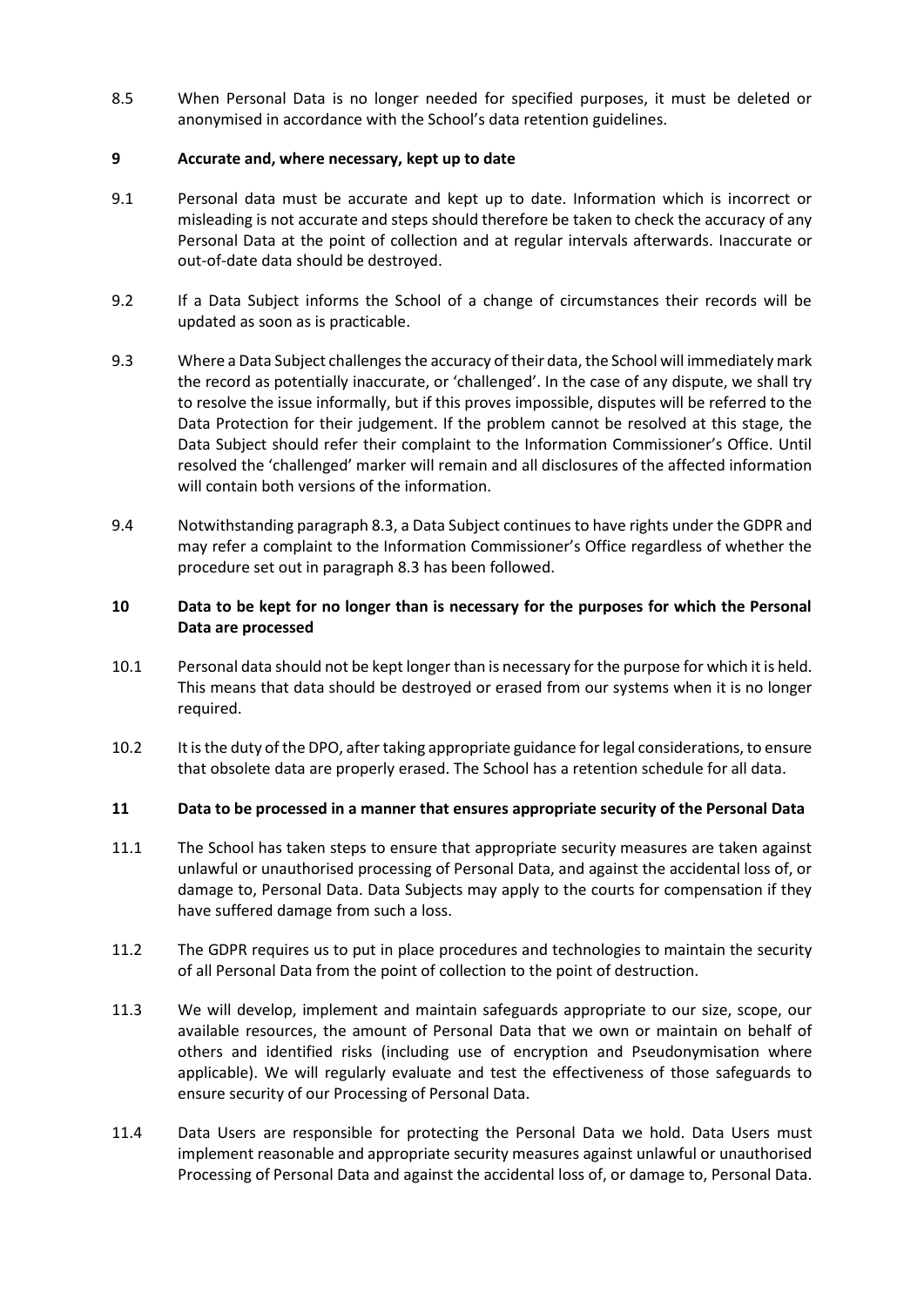Data Users must exercise particular care in protecting Sensitive Personal Data from loss and unauthorised access, use or disclosure.

- 11.5 Data Users must follow all procedures and technologies we put in place to maintain the security of all Personal Data from the point of collection to the point of destruction. Data Users must comply with all applicable aspects of our Data Security Policy and not attempt to circumvent the administrative, physical and technical safeguards we implement and maintain in accordance with the GDPR and relevant standards to protect Personal Data.
- 11.6 Maintaining data security means guaranteeing the confidentiality, integrity and availability of the Personal Data, defined as follows:
	- 11.6.1 **Confidentiality** means that only people who are authorised to use the data can access it.
	- 11.6.2 **Integrity** means that Personal Data should be accurate and suitable for the purpose for which it is processed.
	- 11.6.3 **Availability** means that authorised users should be able to access the data if they need it for authorised purposes.
- 11.7 It is the responsibility of all members of staff and governors to work together to ensure that the Personal Data we hold is kept secure. We rely on our colleagues to identify and report any practices that do not meet these standards so that we can take steps to address any weaknesses in our systems. Anyone who has any comments or concerns about security should notify the Headteacher or the DPO.
- 11.8 Please see our Data Security Policy for details for the arrangements in place to keep Personal Data secure.
- 11.9 Governors
	- 11.9.1 Governors are likely to process Personal Data when they are performing their duties, for example, if they are dealing with employee issues, pupil exclusions or parent complaints. Governors should be trained on the School's data protection processes as part of their induction and should be informed about their responsibilities to keep Personal Data secure. This includes:
	- 11.9.1.1 Ensure that Personal Data which comes into their possession as a result of their School duties is kept secure from third parties, including family members and friends;

Ensure they are provided with a copy of the School's Data Security Policy;

- 11.9.1.2 Using a School email account or the Hub for any School-related communications.
- 11.9.1.3 Ensuring that any School-related communications or information stored or saved on an electronic device or computer is password protected and encrypted;
- 11.9.1.4 Taking appropriate measures to keep Personal Data secure, which includes ensuring that hard copy documents are securely locked away so that they cannot be access by third parties.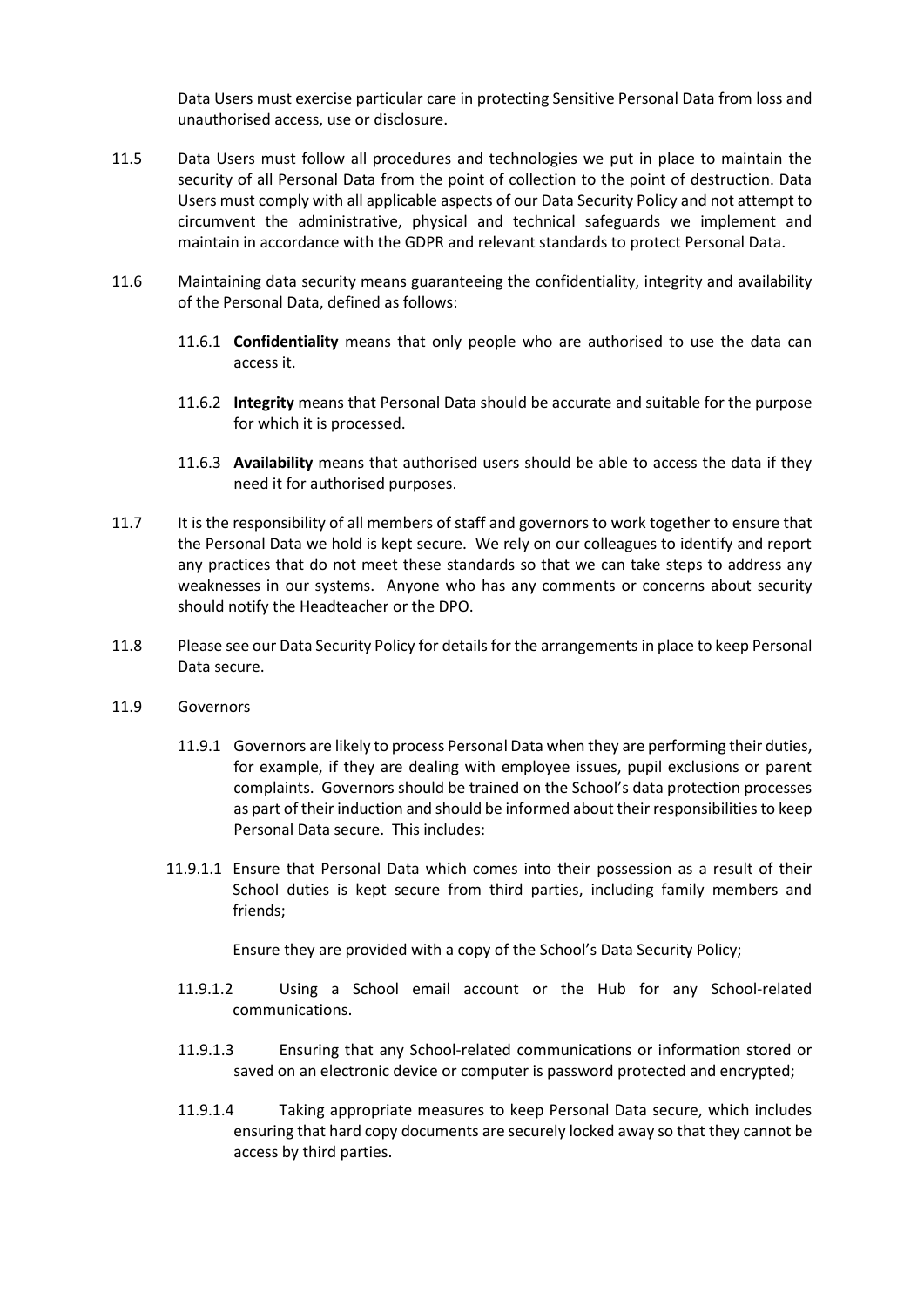11.9.2 Governors will be asked to read and sign an Acceptable Use Agreement.

#### **12 Processing in line with Data Subjects' rights**

- 12.1 Data Subjects have rights when it comes to how we handle their Personal Data. These include rights to:
	- 12.1.1 withdraw Consent to Processing at any time;
	- 12.1.2 receive certain information about the Data Controller's Processing activities;
	- 12.1.3 request access to their Personal Data that we hold;
	- 12.1.4 prevent our use of their Personal Data for direct marketing purposes;
	- 12.1.5 ask us to erase Personal Data if it is no longer necessary in relation to the purposes for which it was collected or Processed or to rectify inaccurate data or to complete incomplete data;
	- 12.1.6 restrict Processing in specific circumstances;
	- 12.1.7 challenge Processing which has been justified on the basis of our legitimate interests or in the public interest;
	- 12.1.8 request a copy of an agreement under which Personal Data is transferred outside of the EEA;
	- 12.1.9 object to decisions based solely on Automated Processing, including profiling (Automated Decision Making);
	- 12.1.10 prevent Processing that is likely to cause damage or distress to the Data Subject or anyone else;
	- 12.1.11 be notified of a Personal Data Breach which is likely to result in high risk to their rights and freedoms;
	- 12.1.12 make a complaint to the supervisory authority (the ICO); and
	- 12.1.13 in limited circumstances, receive or ask for their Personal Data to be transferred to a third party in a structured, commonly used and machine readable format.
- 12.2 We are required to verify the identity of an individual requesting data under any of the rights listed above. Members of staff should not allow third parties to persuade them into disclosing Personal Data without proper authorisation.

#### **13 Dealing with subject access requests**

- 13.1 The GDPR extends to all Data Subjects a right of access to their own Personal Data. A formal request from a Data Subject for information that we hold about them must be made in writing. The School can invite a Data Subject to complete a form but we may not insist that they do so.
- 13.2 It is important that all members of staff are able to recognise that a written request made by a person for their own information is likely to be a valid Subject Access Request, even if the Data Subject does not specifically use this phrase in their request or refer to the GDPR.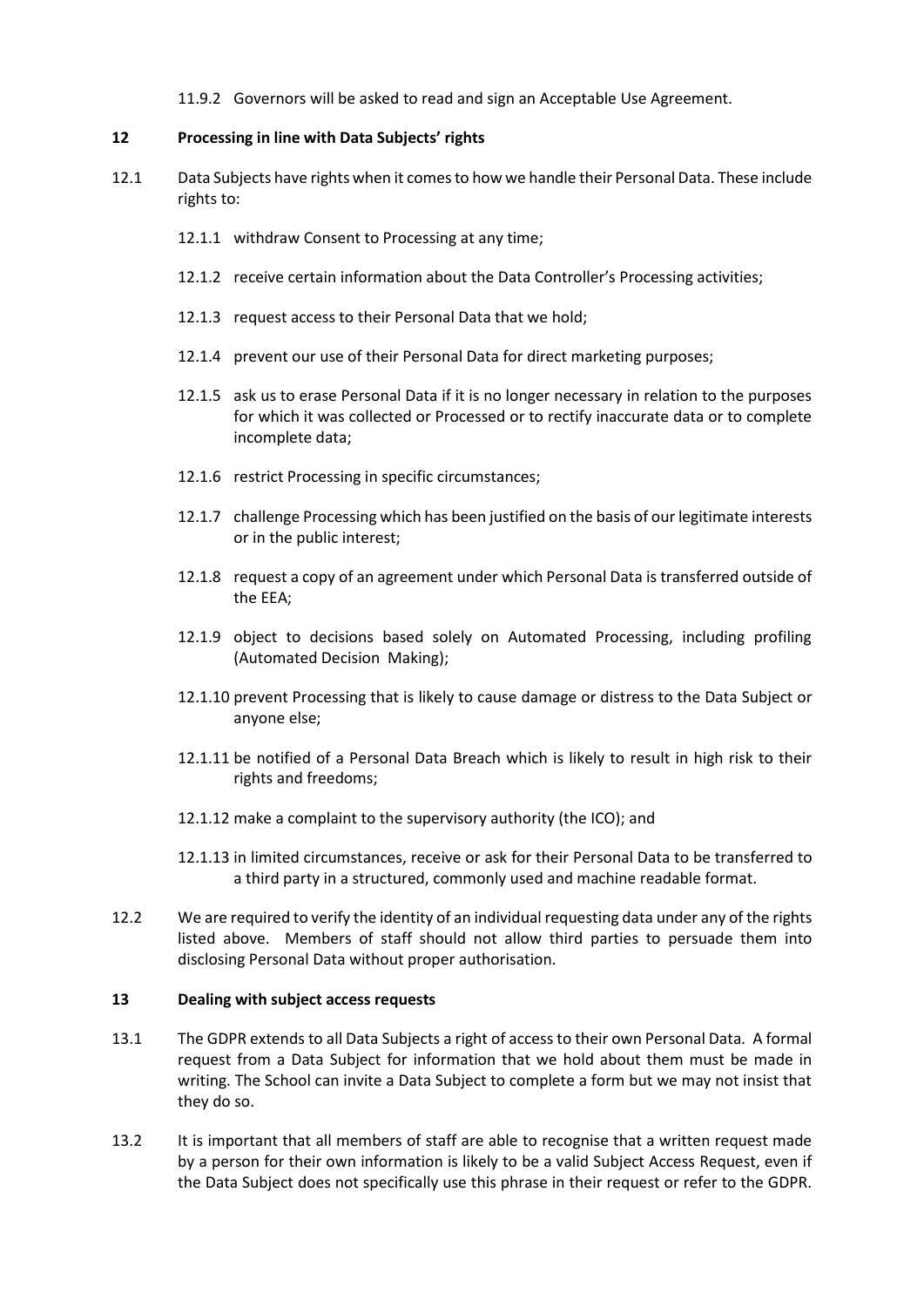In some cases, a Data Subject may mistakenly refer to the "Freedom of Information Act" but this should not prevent the School from responding to the request as being made under the GDPR, if appropriate. Some requests may contain a combination of a Subject Access Request for Personal Data under the GDPR and a request for information under the Freedom of Information Act 2000 ("FOIA"). Requests for information under the FOIA must be dealt with promptly and in any event within 20 school days.

- 13.3 Any member of staff who receives a written request of this nature must immediately forward it to the DPO as the statutory time limit for responding is **one calendar month**. Under the Data Protection Act 1998 (DPA 1998), Data Controllers previously had 40 calendar days to respond to a request.
- 13.4 As the time for responding to a request does not stop during the periods when the School is closed for the holidays, we will attempt to mitigate any impact this may have on the rights of data subjects to request access to their data appointing a Deputy DPO and the DPO having contact details for the Headteacher.
- 13.5 A fee may no longer be charged to the individual for provision of this information (previously a fee of £10 could be charged under the DPA 1998).
- 13.6 The School may ask the Data Subject for reasonable identification so that they can satisfy themselves about the person's identity before disclosing the information.
- 13.7 In order to ensure that people receive only information about themselves it is essential that a formal system of requests is in place.
- 13.8 As the age when a young person is deemed to be able to give Consent for online services is 13, we will use this age as a guide for when pupils may be considered mature enough to exercise their own subject access rights. A Parent would be expected to make a request on a child's behalf if the child is younger than 13 years of age.
- 13.9 It should be noted that the Education (Pupil Information) (England) Regulations 2005 (the "Regulations") applies to maintained schools so the rights available to parents in those Regulations to access their child's educational records apply to the School. This means that following receipt of a request from a parent for a copy of their child's educational records, the School must provide a copy within 15 school days, subject to any exemptions or court orders which may apply. The School may charge a fee for providing a copy of the educational record, depending on the number of pages as set out in the Regulations. This is a separate statutory right that parents of children who attend maintained schools have so such requests should not be treated as a subject access request.
- 13.10 Following receipt of a subject access request, and provided that there is sufficient information to process the request, an entry should be made in the School's Subject Access log book, showing the date of receipt, the Data Subject's name, the name and address of requester (if different), the type of data required (e.g. Student Record, Personnel Record), and the planned date for supplying the information (not more than one calendar month from the request date). Should more information be required to establish either the identity of the Data Subject (or agent) or the type of data requested, the date of entry in the log will be date on which sufficient information has been provided.
- 13.11 Where requests are "manifestly unfounded or excessive", in particular because they are repetitive, the School can: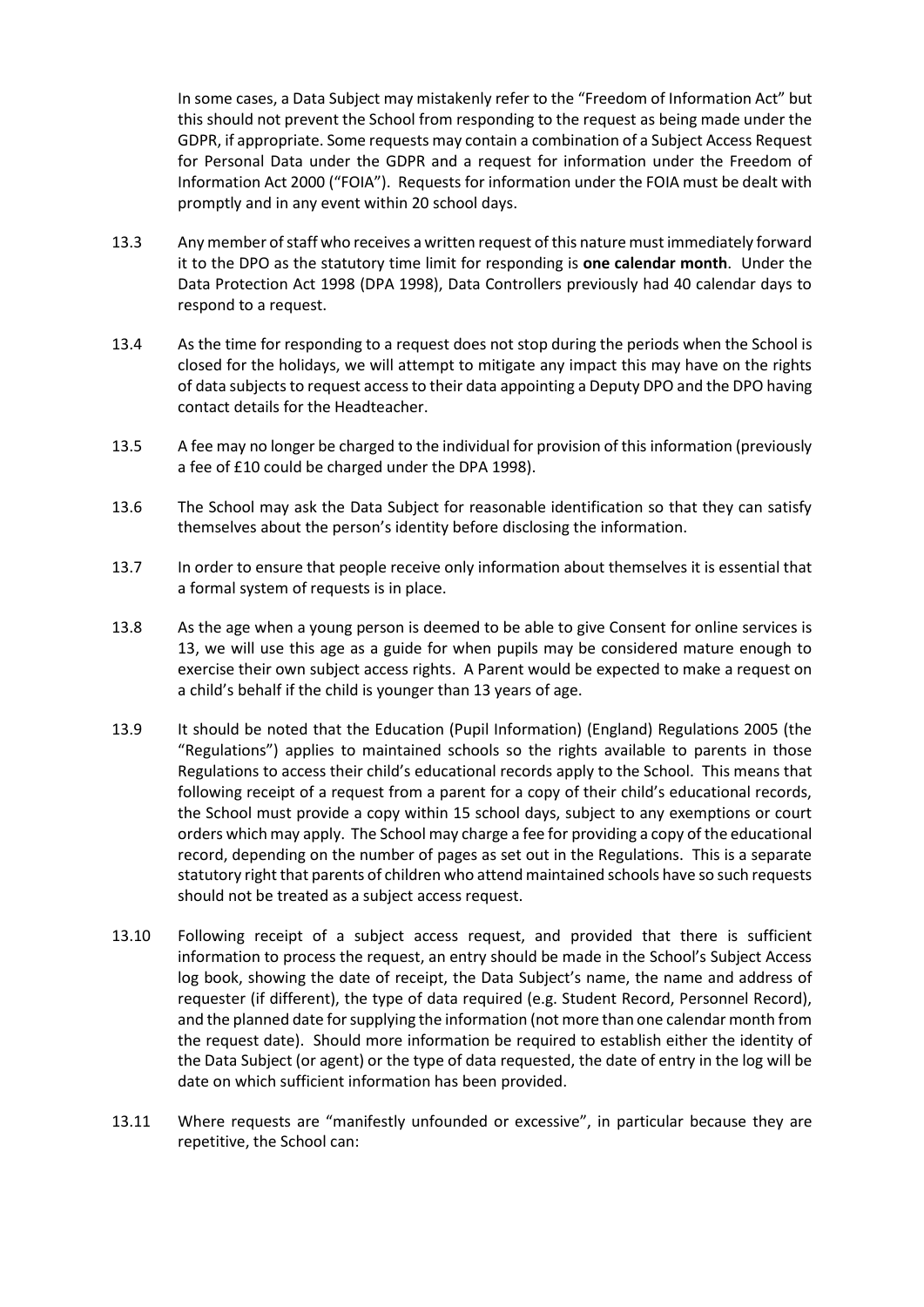13.11.1 charge a reasonable fee taking into account the administrative costs of providing the information; or

13.11.2 refuse to respond.

- 13.12 Where we refuse to respond to a request, the response must explain why to the individual, informing them of their right to complain to the supervisory authority and to a judicial remedy without undue delay and at the latest within one month. Members of staff should refer to any guidance issued by the ICO on Subject Access Requests and consult the DPO before refusing a request.
- 13.13 Certain information may be exempt from disclosure so members of staff will need to consider what exemptions (if any) apply and decide whether you can rely on them. For example, information about third parties may be exempt from disclosure. In practice, this means that you may be entitled to withhold some documents entirely or you may need to redact parts of them. Care should be taken to ensure that documents are redacted properly. Please seek further advice or support from the DPO if you are unsure which exemptions apply.
- 13.14 In the context of a School a subject access request is normally part of a broader complaint or concern from a Parent or may be connected to a disciplinary or grievance for an employee. Members of staff should therefore ensure that the broader context is taken into account when responding to a request and seek advice if required on managing the broader issue and the response to the request.

# **14 Providing information over the telephone**

- 14.1 Any member of staff dealing with telephone enquiries should be careful about disclosing any Personal Data held by the School whilst also applying common sense to the particular circumstances. In particular they should:
	- 14.1.1 Check the caller's identity to make sure that information is only given to a person who is entitled to it.
	- 14.1.2 Suggest that the caller put their request in writing if they are not sure about the caller's identity and where their identity cannot be checked.
	- 14.1.3 Refer to the Headteacher or the DPO for assistance in difficult situations. No-one should feel pressurised into disclosing personal information.

#### **15 Authorised disclosures**

- 15.1 The School will only disclose data about individuals if one of the lawful bases apply.
- 15.2 Only authorised and trained staff are allowed to make external disclosures of Personal Data. The School will regularly share Personal Data with third parties where it is lawful and appropriate to do so including, but not limited to, the following:
	- 15.2.1 Local Authorities
	- 15.2.2 the Department for Education
	- 15.2.3 the Diocese of St Albans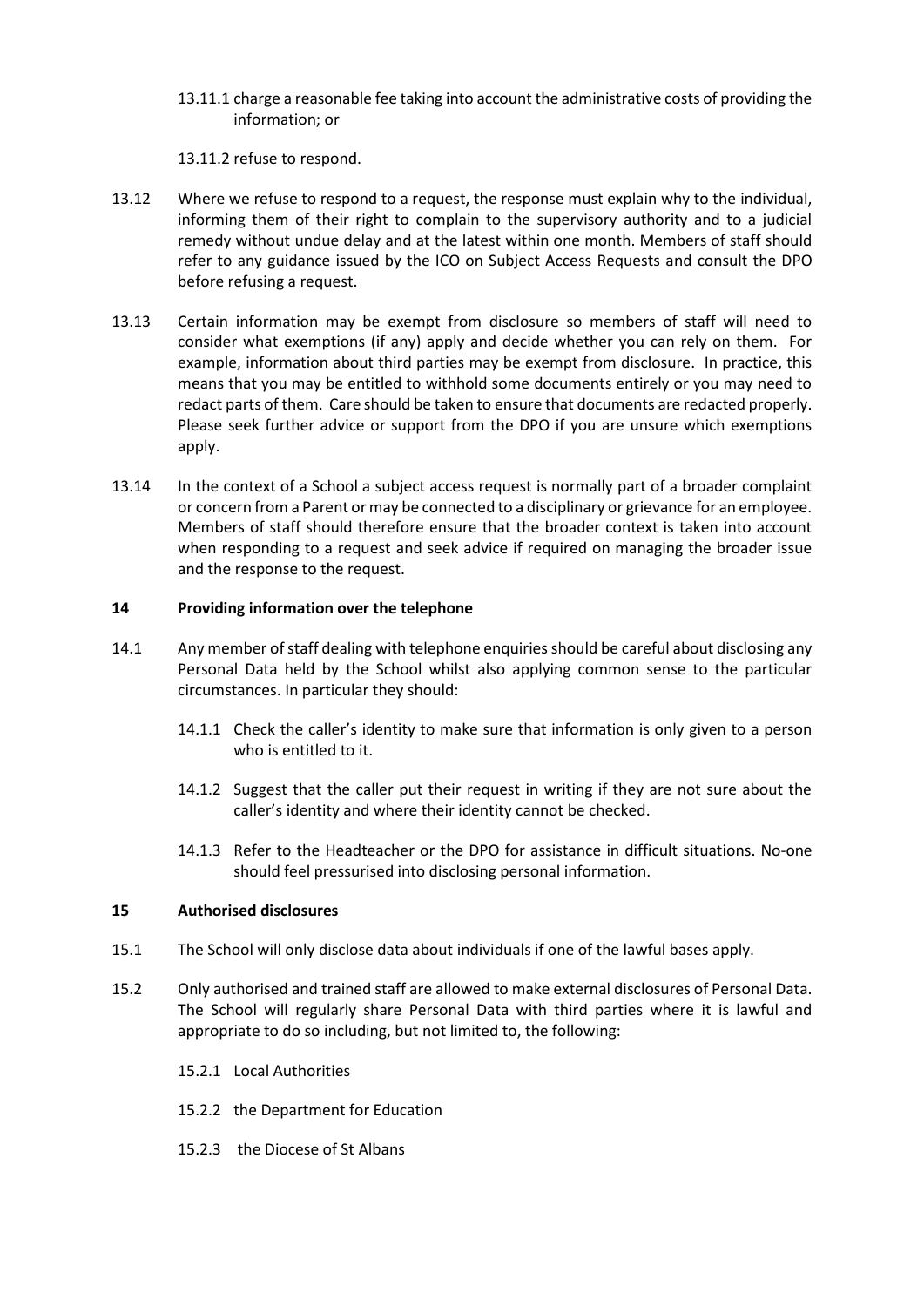- 15.2.4 the Disclosure and Barring Service
- 15.2.5 the Teaching Regulation Agency
- 15.2.6 the Teachers' Pension Service
- 15.2.7 the Local Government Pension Scheme which is administered by SERCO
- 15.2.8 HR services provided by Hertfordshire County Council
- 15.2.9 Payroll services provided by SERCO
- 15.2.10 Our external IT providers, SITSS and Interm IT
- 15.2.11 HMRC
- 15.2.12 the Police or other law enforcement agencies
- 15.2.13 HCC legal advisors and other consultants]
- 15.2.14 Insurance providers as arranged by Hertfordshire County Council and the Diocese of St Albans
- 15.2.15 Occupational health advisors
- 15.2.16 Standards and Testing Agency
- 15.2.17 NHS health professionals including educational psychologists and school nurses;
- 15.2.18 Education Welfare Officers;
- 15.2.19 Courts, if ordered to do so;
- 15.2.20 Prevent teams in accordance with the Prevent Duty on schools;
- 15.2.21 other schools, for example, if we are negotiating a managed move and we have Consent to share information in these circumstances;
- 15.2.22 confidential waste collection companies;
- 15.3 Some of the organisations we share Personal Data with may also be Data Controllers in their own right in which case we will be jointly controllers of Personal Data and may be jointly liable in the event of any data breaches.
- 15.4 Data Sharing Agreements should be completed when setting up 'on-going' or 'routine' information sharing arrangements with third parties who are Data Controllers in their own right. However, they are not needed when information is shared in one-off circumstances but a record of the decision and the reasons for sharing information should be kept.
- 15.5 All Data Sharing Agreements must be signed off by the Data Protection Officer who will keep a register of all Data Sharing Agreements.
- 15.6 The GDPR requires Data Controllers to have a written contract in place with Data Processors which must include specific clauses relating to the way in which the data is Processed ("GDPR clauses"). A summary of the GDPR requirements for contracts with Data Processors is set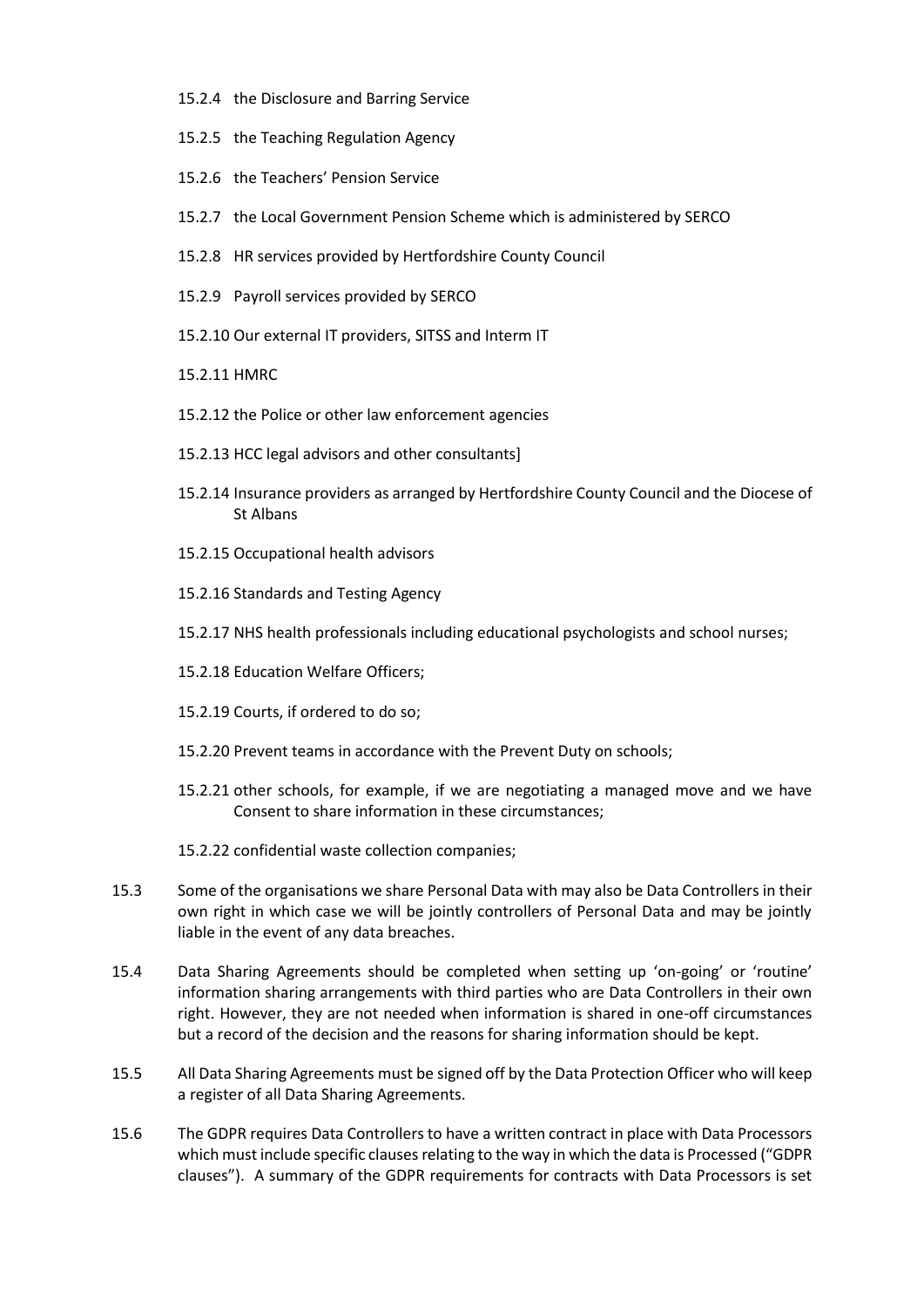out in Appendix 1. It will be the responsibility of the School to ensure that the GDPR clauses have been added to the contract with the Data Processor. Personal data may only be transferred to a third-party Data Processor if they agree to put in place adequate technical, organisational and security measures themselves.

15.7 In some cases Data Processors may attempt to include additional wording when negotiating contracts which attempts to allocate some of the risk relating to compliance with the GDPR, including responsibility for any Personal Data Breaches, onto the School. In these circumstances, the member of staff dealing with the contract should contact the DPO for further advice before agreeing to include such wording in the contract.

## **16 Reporting a Personal Data Breach**

- 16.1 The GDPR requires Data Controllers to notify any Personal Data Breach to the ICO and, in certain instances, the Data Subject.
- 16.2 A notifiable Personal Data Breach must be reported to the ICO without undue delay and where feasible within 72 hours, unless the data breach is unlikely to result in a risk to the individuals.
- 16.3 If the breach is likely to result in high risk to affected Data Subjects, the GDPR, requires organisations to inform them without undue delay.
- 16.4 It is the responsibility of the DPO, or the nominated deputy, to decide whether to report a Personal Data Breach to the ICO.
- 16.5 We have put in place procedures to deal with any suspected Personal Data Breach and will notify Data Subjects or any applicable regulator where we are legally required to do so.
- 16.6 As the School is closed or has limited staff available during school holidays, there will be times when our ability to respond to a Personal Data Breach promptly and within the relevant timescales will be affected. We will consider any proportionate measures that we can implement to mitigate the impact this may have on Data Subjects.
- 16.7 If a member of staff or governor knows or suspects that a Personal Data Breach has occurred, our Security Incident Response Plan must be followed (see Appendix 2). In particular, the DPO or such other person identified in our Security Incident Response Plan must be notified immediately. You should preserve all evidence relating to the potential Personal Data Breach.

#### **17 Accountability**

- 17.1 The School must implement appropriate technical and organisational measures in an effective manner, to ensure compliance with data protection principles. The School is responsible for, and must be able to demonstrate, compliance with the data protection principles.
- 17.2 The School must have adequate resources and controls in place to ensure and to document GDPR compliance including:
	- 17.2.1 appointing a suitably qualified DPO (where necessary) and an executive team accountable for data privacy;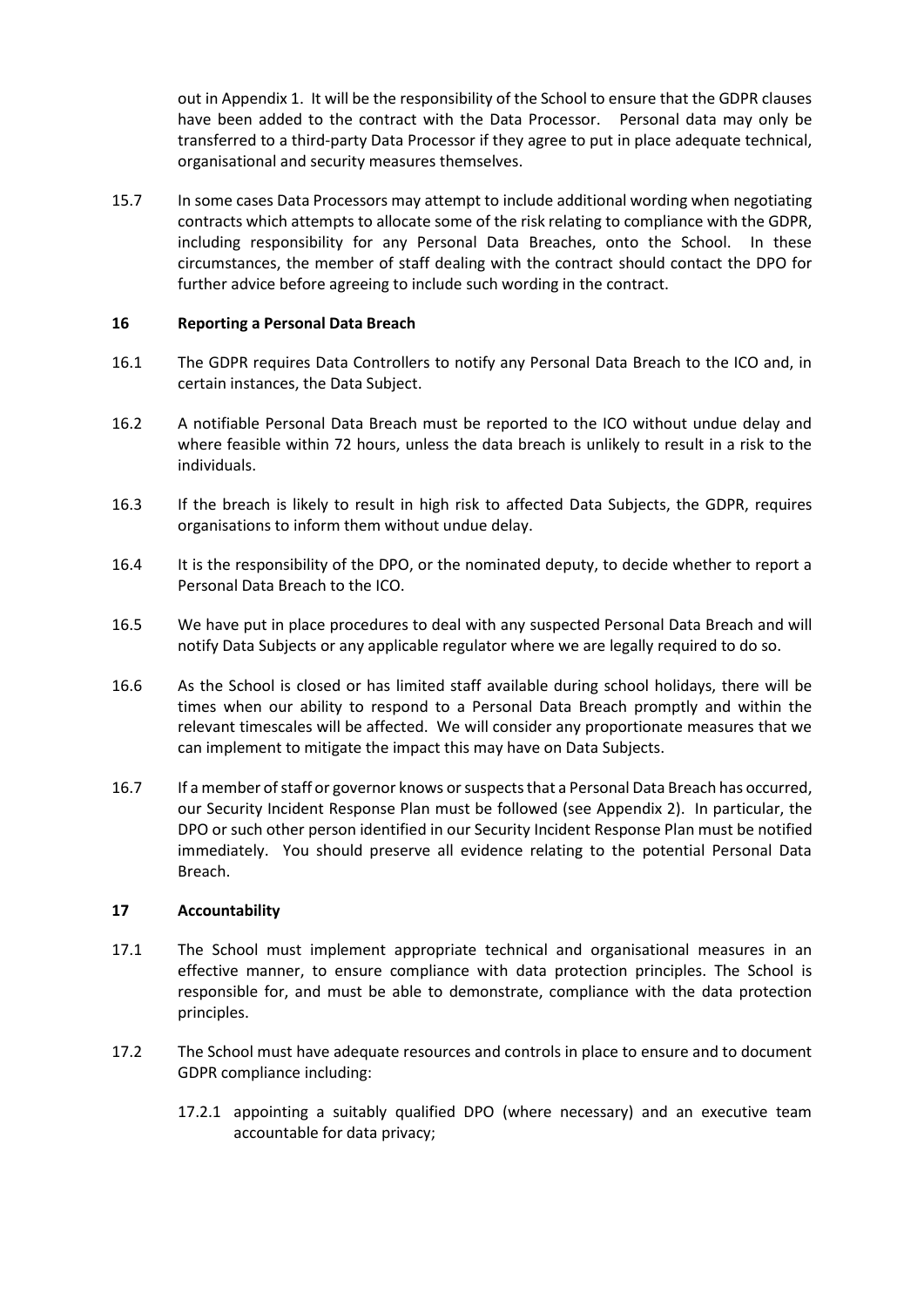- 17.2.2 implementing Privacy by Design when Processing Personal Data and completing Data Protection Impact Assessments (DPIAs) where Processing presents a high risk to rights and freedoms of Data Subjects;
- 17.2.3 integrating data protection into internal documents including this Data Protection Policy, related policies and Privacy Notices;
- 17.2.4 regularly training employees and governors on the GDPR, this Data Protection Policy, related policies and data protection matters including, for example, Data Subject's rights, Consent, legal bases, DPIA and Personal Data Breaches. The School must maintain a record of training attendance by School personnel; and
- 17.2.5 regularly testing the privacy measures implemented and conducting periodic reviews and audits to assess compliance, including using results of testing to demonstrate compliance improvement effort.

#### **18 Record keeping**

- 18.1 The GDPR requires us to keep full and accurate records of all our Data Processing activities.
- 18.2 We must keep and maintain accurate records reflecting our Processing including records of Data Subjects' Consents and procedures for obtaining Consents.
- 18.3 These records should include, at a minimum, the name and contact details of the Data Controller and the DPO, clear descriptions of the Personal Data types, Data Subject types, Processing activities, Processing purposes, third-party recipients of the Personal Data, Personal Data storage locations, Personal Data transfers, the Personal Data's retention period and a description of the security measures in place. In order to create such records, data maps should be created which should include the detail set out above together with appropriate data flows.

#### **19 Training and audit**

- 19.1 We are required to ensure all School personnel have undergone adequate training to enable us to comply with data privacy laws. We must also regularly test our systems and processes to assess compliance.
- 19.2 Members of staff must attend all mandatory data privacy related training.

#### **20 Privacy By Design and Data Protection Impact Assessment (DPIA)**

- 20.1 We are required to implement Privacy by Design measures when Processing Personal Data by implementing appropriate technical and organisational measures (like Pseudonymisation) in an effective manner, to ensure compliance with data privacy principles.
- 20.2 This means that we must assess what Privacy by Design measures can be implemented on all programs/systems/processes that Process Personal Data by taking into account the following:
	- 20.2.1 the state of the art;
	- 20.2.2 the cost of implementation;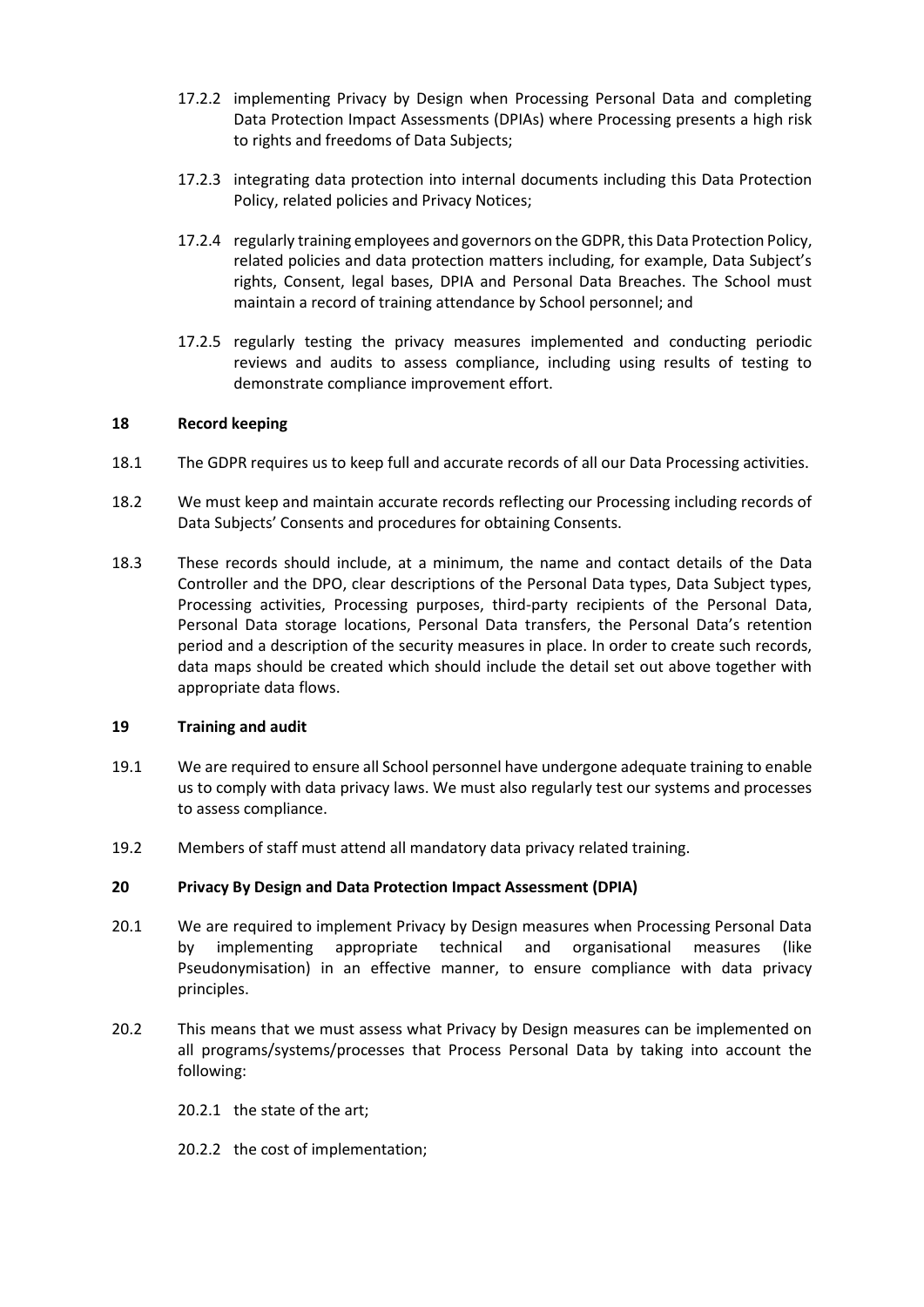- 20.2.3 the nature, scope, context and purposes of Processing; and
- 20.2.4 the risks of varying likelihood and severity for rights and freedoms of Data Subjects posed by the Processing.
- 20.3 We are also required to conduct DPIAs in respect to high risk Processing.
	- 20.3.1 The School should conduct a DPIA and discuss the findings with the DPO when implementing major system or business change programs involving the Processing of Personal Data including:
	- 20.3.1.1 use of new technologies (programs, systems or processes), or changing technologies (programs, systems or processes);
	- 20.3.1.2 Automated Processing including profiling and ADM;
	- 20.3.1.3 large scale Processing of Sensitive Data; and
	- 20.3.1.4 large scale, systematic monitoring of a publicly accessible area.
- 20.4 We will also undertake a DPIA as a matter of good practice to help us to assess and mitigate the risks to pupils. If our processing is likely to result in a high risk to the rights and freedom of children then a DPIA should be undertaken.
- 20.5 A DPIA must include:
	- 20.5.1 a description of the Processing, its purposes and the School's legitimate interests if appropriate;
	- 20.5.2 an assessment of the necessity and proportionality of the Processing in relation to its purpose;
	- 20.5.3 an assessment of the risk to individuals; and
	- 20.5.4 the risk mitigation measures in place and demonstration of compliance.

#### **21 Policy Review**

- 21.1 It is the responsibility of the Governing Body to facilitate the review of this policy on a regular basis. Recommendations for any amendments should be reported to the DPO.
- 21.2 We will continue to review the effectiveness of this policy to ensure it is achieving its stated objectives.

#### **22 Enquiries**

- 22.1 Further information about the School's Data Protection Policy is available from the DPO.
- 22.2 General information about the Act can be obtained from the Information Commissioner's Office[: www.ico.gov.uk](http://www.ico.gov.uk/)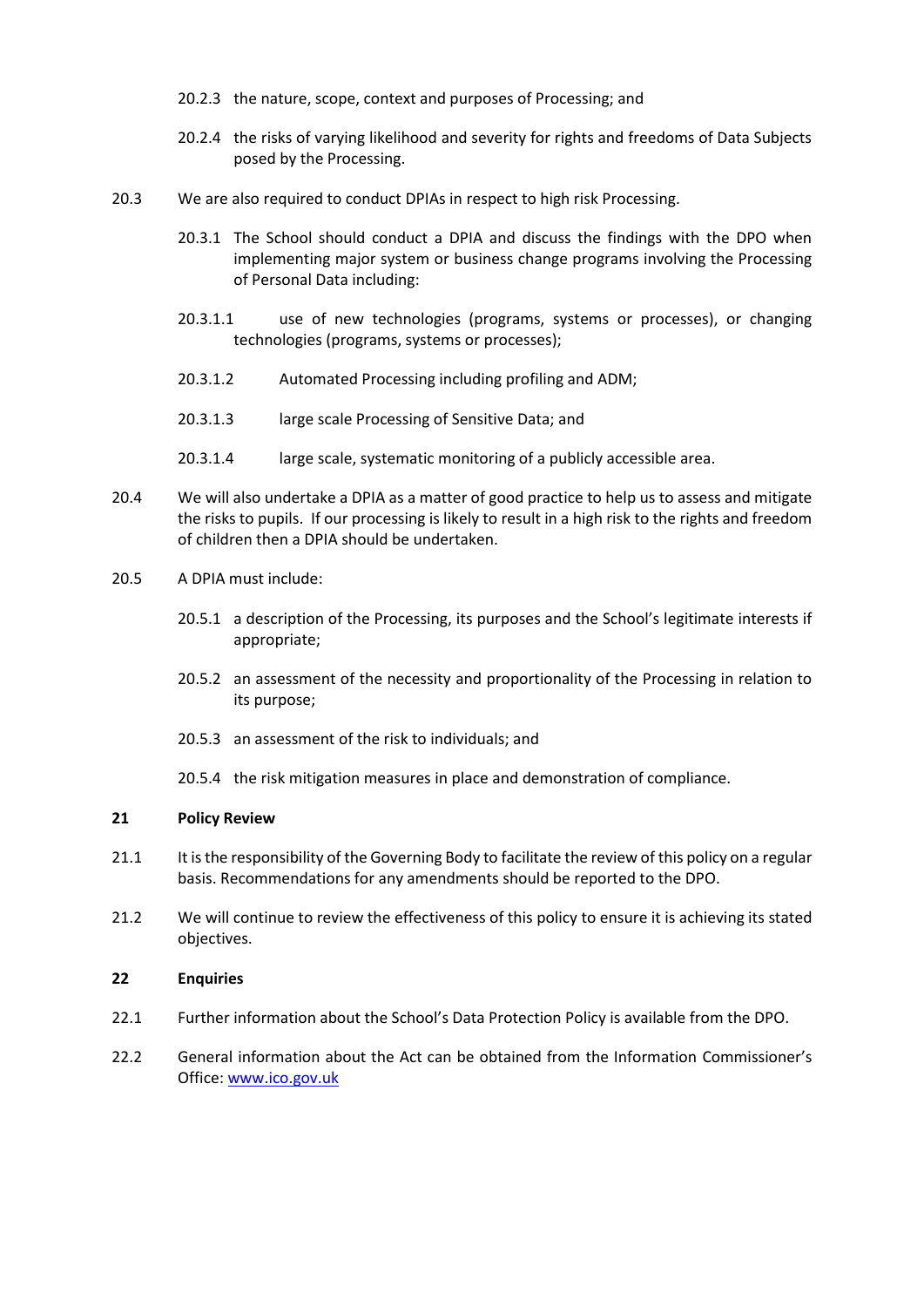# **Document Control<sup>1</sup>**

 $\overline{a}$ 

| Date modified | Description of modification | Modified by |
|---------------|-----------------------------|-------------|
|               |                             |             |

<sup>1</sup>This policy should be reviewed by the School periodically and at least every 2 years. It is important to ensure that the DPO is aware of his or her obligations under this policy and that they receive the training and other support they need in order to fulfil this role.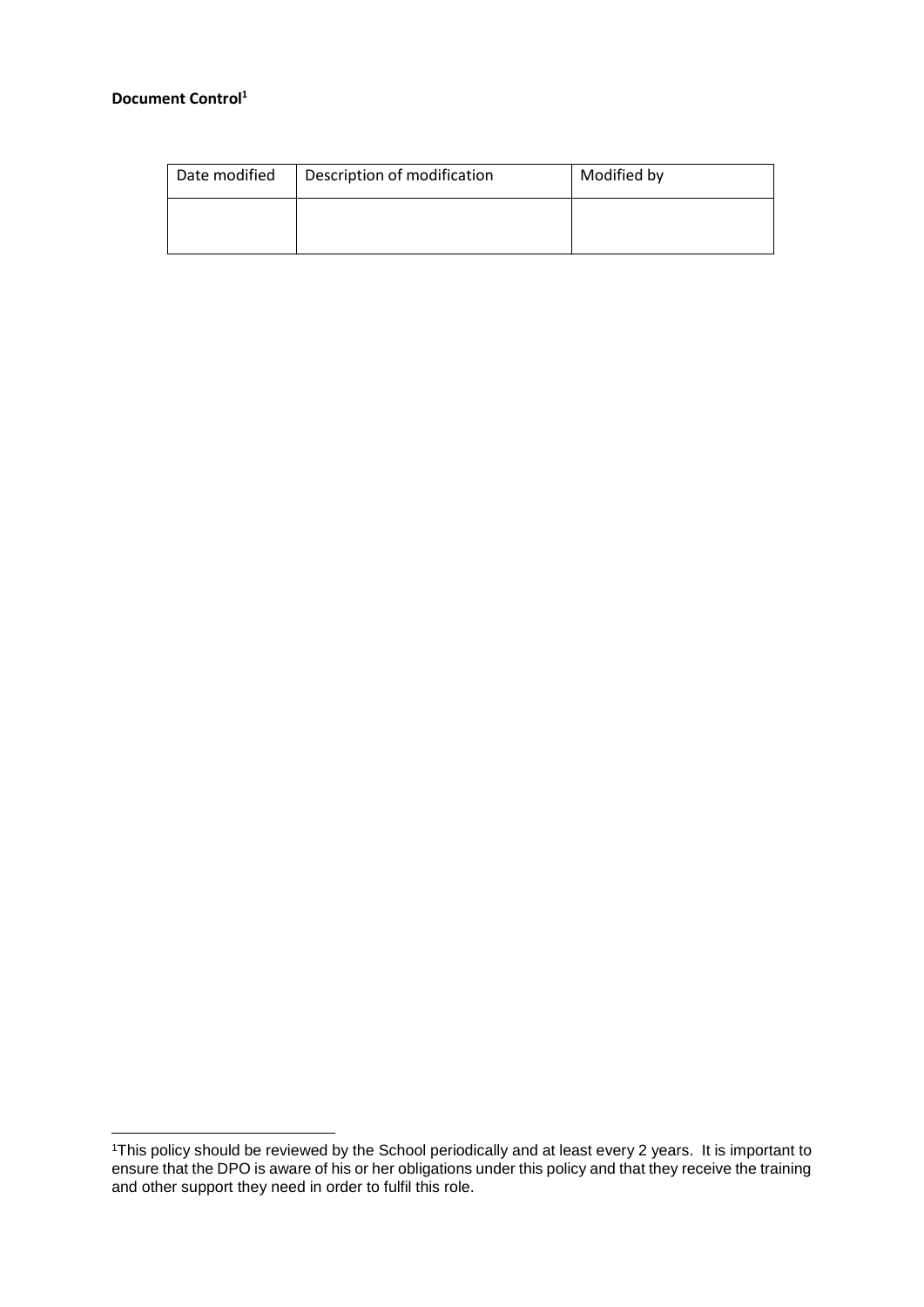# **Appendix 1 – GDPR Clauses**

The GDPR requires the following matters to be addressed in contracts with Data Processors. The wording below is a summary of the requirements in the GDPR and is not intended to be used as the drafting to include in contracts with Data Processors.

- 1. The Processor may only process Personal Data on the documented instructions of the controller, including as regards international transfers. (Art. 28(3)(a))
- 2. Personnel used by the Processor must be subject to a duty of confidence. (Art. 28(3)(b))
- 3. The Processor must keep Personal Data secure. (Art. 28(3)(c) Art. 32)
- 4. The Processor may only use a sub-processor with the consent of the Data Controller. That consent may be specific to a particular sub-processor or general. Where the consent is general, the processor must inform the controller of changes and give them a chance to object. (Art. 28(2) Art. 28(3)(d))
- 5. The Processor must ensure it flows down the GDPR obligations to any sub-processor. The Processor remains responsible for any processing by the sub-processor. (Art. 28(4))
- 6. The Processor must assist the controller to comply with requests from individuals exercising their rights to access, rectify, erase or object to the processing of their Personal Data. (Art. 28(3)(e))
- 7. The Processor must assist the Data Controller with their security and data breach obligations, including notifying the Data Controller of any Personal Data breach. (Art. 28(3)(f)) (Art. 33(2))
- 8. The Processor must assist the Data Controller should the Data Controller need to carry out a privacy impact assessment. (Art. 28(3)(f))
- 9. The Processor must return or delete Personal Data at the end of the agreement, save to the extent the Processor must keep a copy of the Personal Data under Union or Member State law. (Art. 28(3)(g))
- 10. The Processor must demonstrate its compliance with these obligations and submit to audits by the Data Controller (or by a third party mandated by the controller). (Art. 28(3)(h))
- 11. The Processor must inform the Data Controller if, in its opinion, the Data Controller's instructions would breach Union or Member State law. (Art. 28(3))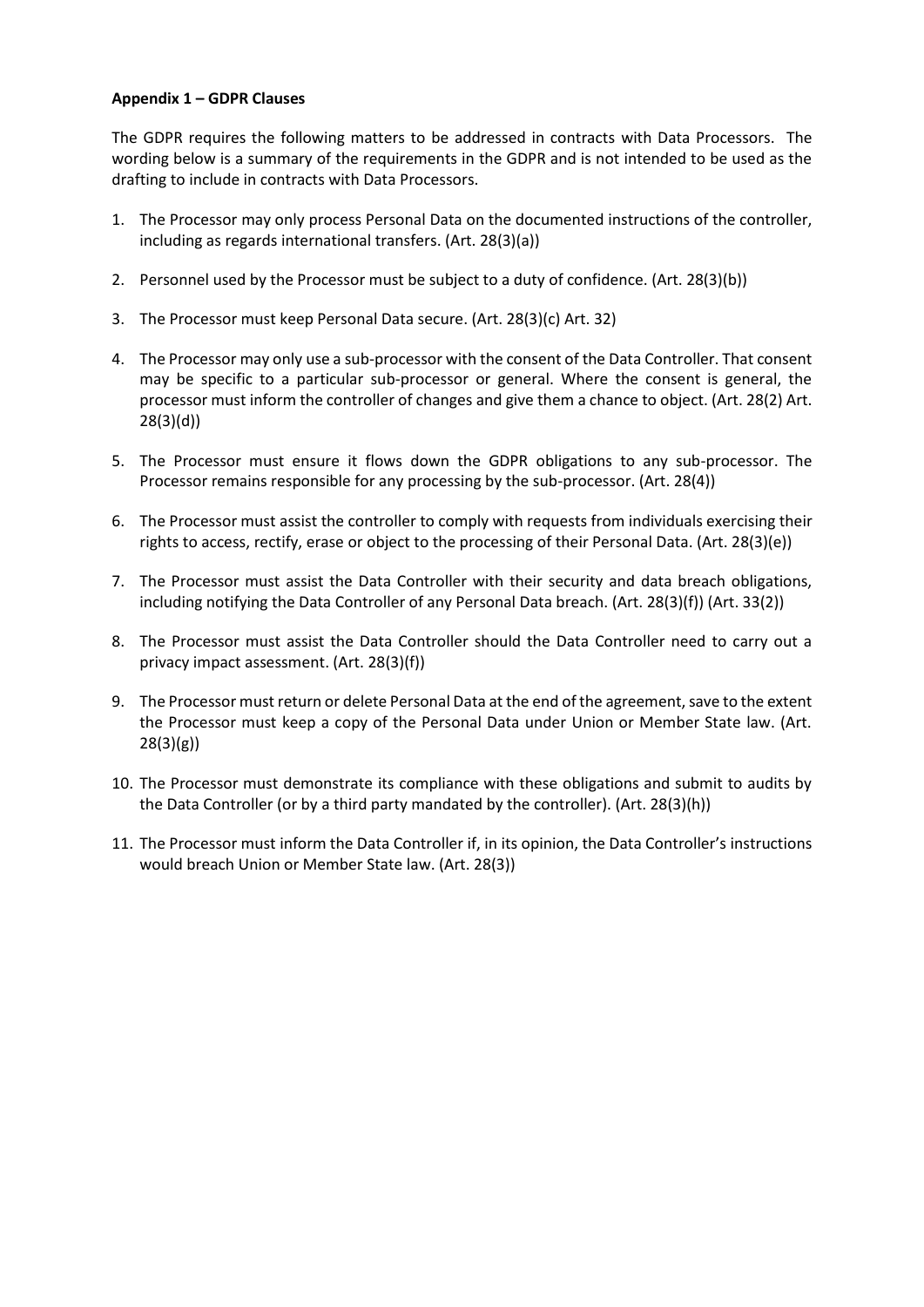# **Appendix 2 - Security Incident Response Plan**

This procedure is based on [guidance on personal data breaches](https://ico.org.uk/for-organisations/guide-to-the-general-data-protection-regulation-gdpr/personal-data-breaches/) produced by the ICO.

- On finding or causing a breach, or potential breach, the staff member or data processor must immediately notify the DPO
- The DPO will investigate the report, and determine whether a breach has occurred. To decide, the DPO will consider whether personal data has been accidentally or unlawfully:
	- o Lost
	- o Stolen
	- o Destroyed
	- o Altered
	- $\circ$  Disclosed or made available where it should not have been
	- o Made available to unauthorised people
- The DPO will alert the headteacher and the chair of governors
- The DPO will make all reasonable efforts to contain and minimise the impact of the breach, assisted by relevant staff members or data processors where necessary. (Actions relevant to specific data types are set out at the end of this procedure)
- The DPO will assess the potential consequences, based on how serious they are, and how likely they are to happen
- The DPO will work out whether the breach must be reported to the ICO. This must be judged on a case-by-case basis. To decide, the DPO will consider whether the breach is likely to negatively affect people's rights and freedoms, and cause them any physical, material or non-material damage (e.g. emotional distress), including through:
	- o Loss of control over their data
	- o Discrimination
	- o Identify theft or fraud
	- o Financial loss
	- o Unauthorised reversal of pseudonymisation (for example, key-coding)
	- o Damage to reputation
	- o Loss of confidentiality
	- o Any other significant economic or social disadvantage to the individual(s) concerned

If it's likely that there will be a risk to people's rights and freedoms, the DPO must notify the ICO.

 The DPO will document the decision (either way), in case it is challenged at a later date by the ICO or an individual affected by the breach.